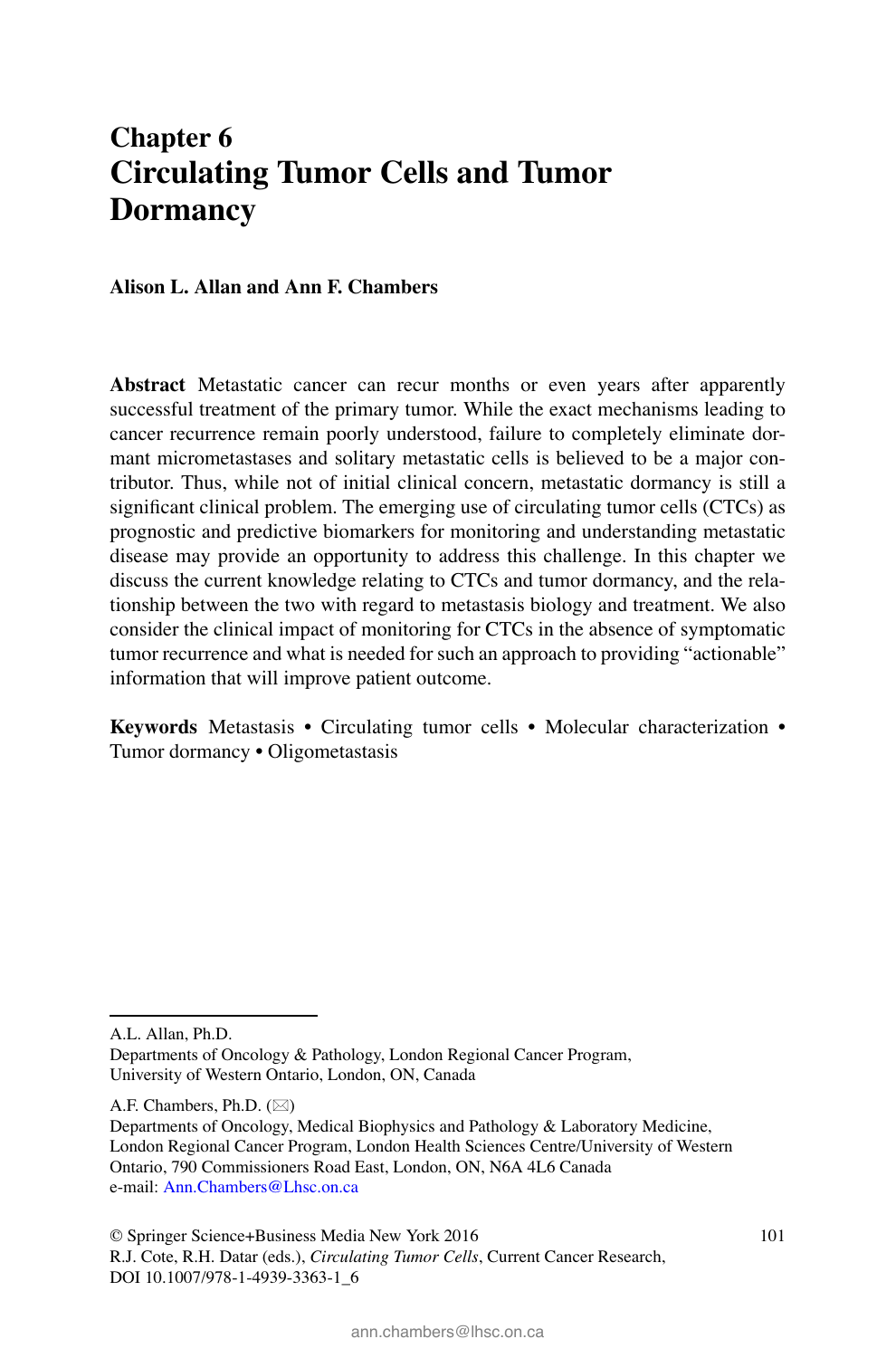# **6.1 Overview: Circulating Tumor Cells and Tumor Dormancy**

 Most cancer deaths are due to metastasis, which occurs when tumor cells spread from the primary tumor to establish themselves as secondary tumors in distant and vital organs, where they can cause physiological damage. Cancer that is diagnosed when it is localized to the primary site is easier to treat successfully, however most therapies eventually fail in the metastatic setting. Adjuvant therapy is given when there is a suspicion that the cancer has already seeded undiagnosed micrometastases, in order to prevent their subsequent growth, and has been shown to improve survival in many settings. Metastatic cancer can recur months or even years after apparently successful treatment of the primary tumor, and failure to completely eliminate dormant micrometastases and solitary metastatic cells is believed to be a major contributor to this recurrence. Thus, metastatic dormancy is a significant clinical problem.

 Metastasis itself is a complex process, since the successful metastatic cell must traverse multiple steps in order to ultimately develop into a clinical relevant metastatic lesion. These steps include escape from the primary tumor, intravasation (invasion) into the lymphatic or hematogenous vasculature, survival in the circulation, arrest and extravastion into the secondary organ site, initiation of metastatic growth at that site, and maintenance of growth into macrometastases  $[1, 2]$ . Given the multistep nature of this process, there should be several opportunities for early identification of disseminating cells before they become a clinical problem. Indeed, in cancer patients with either metastatic or apparently localized disease, there is growing evidence that the presence of circulating tumor cells (CTCs) in the blood is an important indicator of metastasis and poor outcome (reviewed in Refs.  $[3, 4]$ ). The emerging use of CTCs as prognostic and predictive biomarkers for monitoring and understanding metastatic disease may provide an opportunity to address the challenge of metastatic dormancy. In this chapter we discuss the current knowledge relating to CTCs and tumor dormancy, and the relationship between the two with regard to metastasis biology and treatment.

## **6.2 Circulating Tumor Cells**

Although CTCs have been recognized for well over a century  $[5]$ , only recently has technological advancement allowed for detailed investigation of these rare cells and their consideration for use in the clinic. Even in patients with known metastatic disease, these cells are present at a very low frequency in the circulation  $(\sim1$  CTC per  $10<sup>5</sup> - 10<sup>7</sup>$  leukocytes) [6–8], necessitating the development of sensitive and specific approaches for their isolation, enumeration and molecular characterization. The enormous promise of CTCs for monitoring disease recurrence and treatment response in clinical oncology has resulted in an explosion of interest in developing biomarker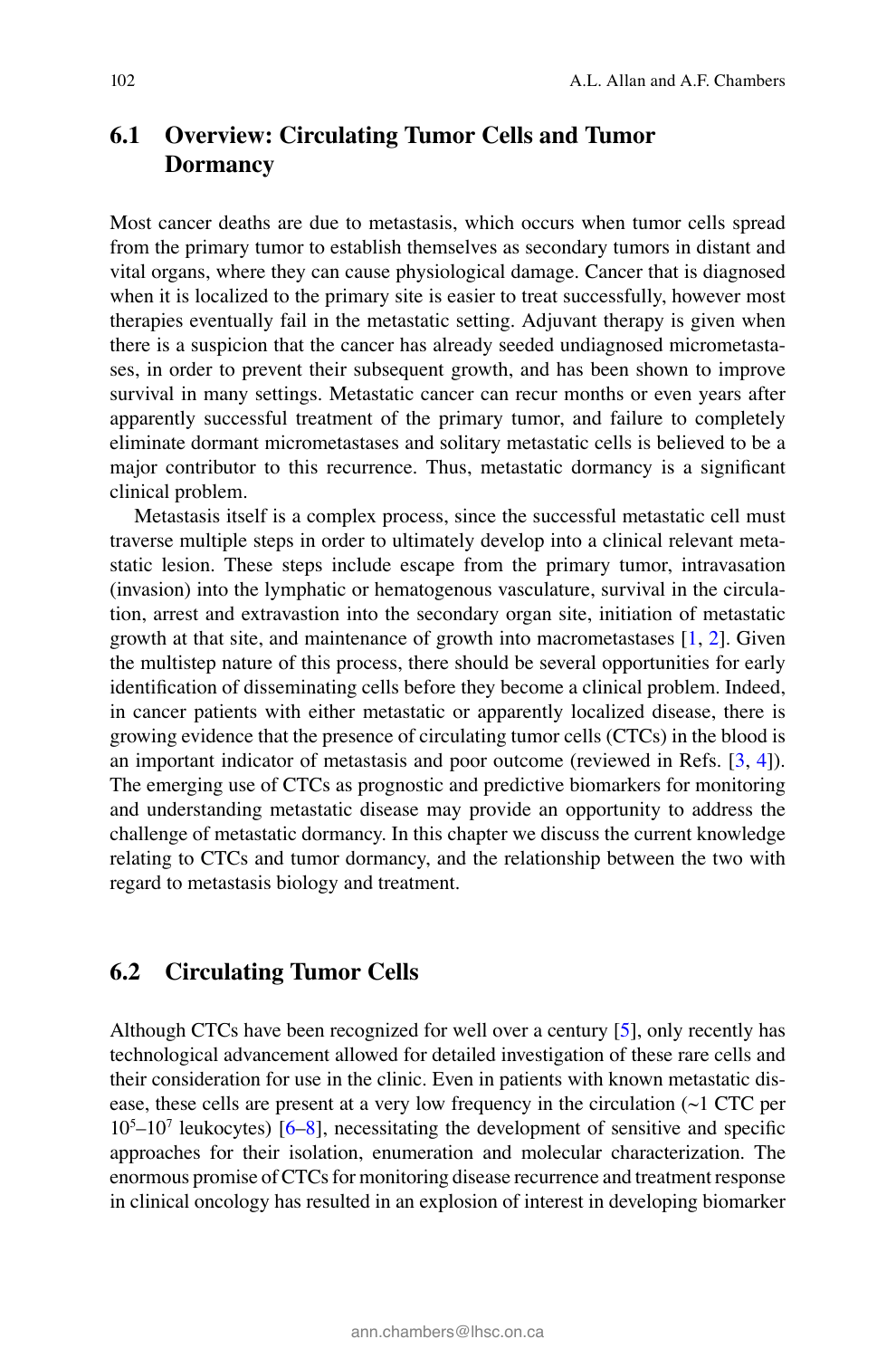

 **Fig. 6.1** An overview of the most commonly utilized techniques for the process of CTC enrichment and detection. In general, four approaches currently exist for CTC enrichment ( *1* ) size-based; ( *2* ) density-based; ( *3* ) immunomagnetic separation; and ( *4* ) microfl uidic-based. Using size-based enrichment techniques, diluted whole blood is passed through a filtration device with specific sized pores (typically 8 μm). CTCs are captured based on differences in cell size between CTCs (typically  $>8 \mu m$ ) and white blood cells (WBCs; typically  $< 8 \mu m$ ). Density-based enrichment utilizes Ficoll (or similar density gradient medium) to enrich for mononuclear cells (including CTCs) from other blood components. Immunomagnetic separation involves the use of iron-conjugated antibodies targeted toward CTCs (e.g., EpCAM; positive selection) or contaminating blood cells (e.g., CD45; negative selection) and incubation in a magnetic field. For microfluidic-based techniques, whole blood is slowly passed across a chip-based surface and isolated using either CTC targeted antibody-coated microposts (CTC Chip and iChip), or dielectrophoresis (DEPArray). Current CTC detection techniques use either a protein-based approach (i.e., immunofluorescence or flow cytometry) expressed by whole cells or secreted proteins (EPISPOT assay), or nucleic acid-based approaches such as RT-PCR or RT-qPCR, applied at the level of single genes or using a multiplex approach. *Re-printed from Lowes LE, Allan AL. Recent advances in the molecular characterization of circulating tumor cells. Cancers (Basel).* 2014 Mar 13;6(1):595-624. doi: [10.3390/can](http://dx.doi.org/10.3390/cancers6010595)*[cers6010595](http://dx.doi.org/10.3390/cancers6010595) (Open Access)*

approaches for analyzing CTCs in the clinical setting as well as understanding the underlying biology of these cells and their functional relationship to metastasis and tumor dormancy. As a result, more than 40 different CTC technologies are currently under development  $[9]$ , many of which are described in greater detail elsewhere in this book. However, common themes are emerging that help to categorize these technologies into some key approaches that are required for successful enrichment, isolation, detection, and/or molecular characterization of CTCs (Fig. 6.1).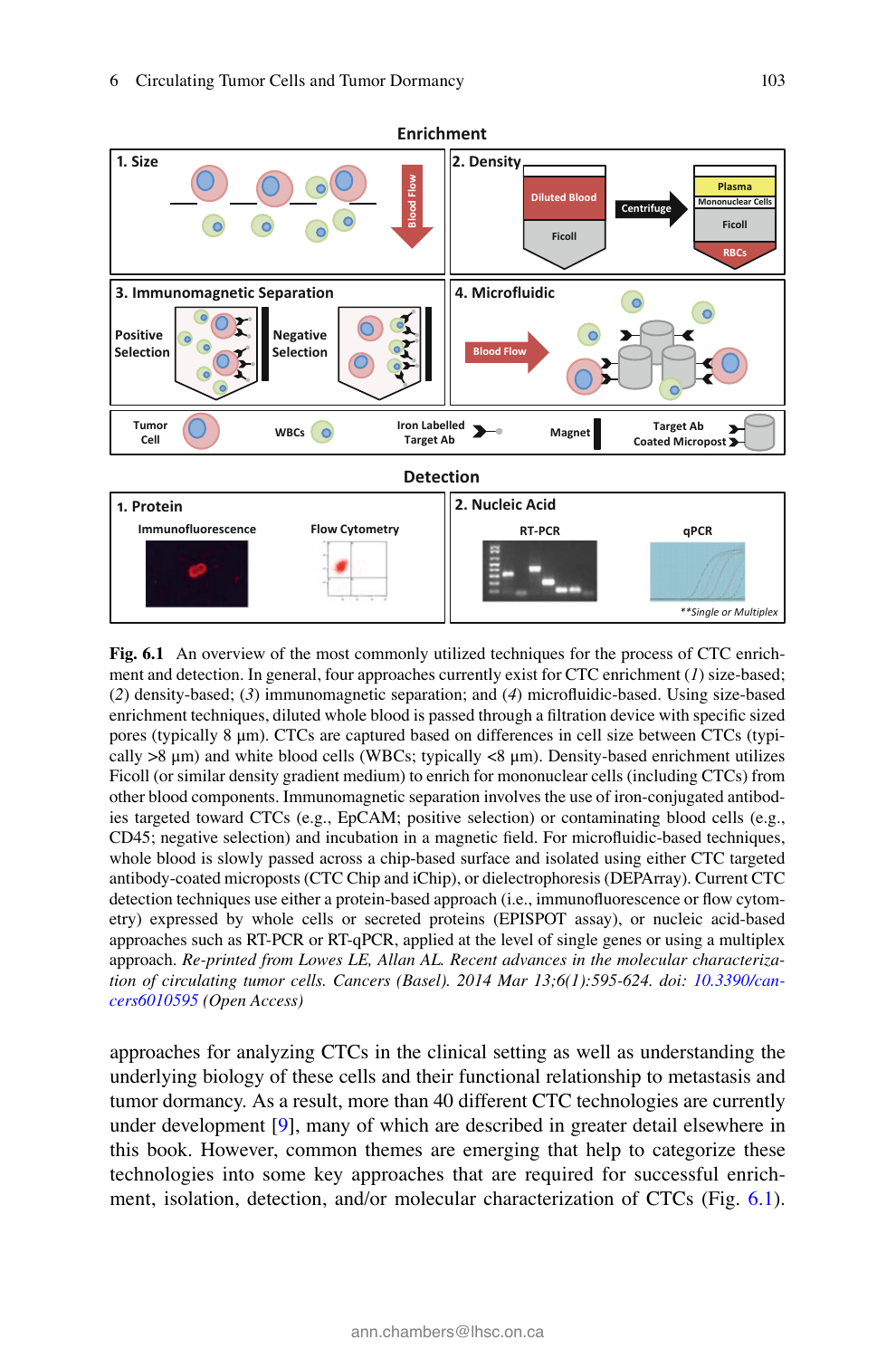For enrichment, approaches include size-based, density-based, or immunomagnetic enrichment (i.e., positive selection of CTCs using epithelial-specific or tumorspecific markers, or negative selection using markers expressed by contaminating cells such as leukocytes). For detection and characterization, approaches include cytometric techniques such as immunofluorescence or flow cytometry using antibody-mediated detection; or nucleic acid-based techniques such as reverse transcription polymerase chain reaction (RT-PCR), quantitative-PCR (qPCR), microarray, or sequencing. The advantages and disadvantages of each of these approaches have been extensively reviewed elsewhere  $[9-12]$  and therefore not discussed in detail here.

## *6.2.1 Clinical Utility of CTCs*

 The intense interest in CTCs is evidenced by the fact that more than 400 clinical trials have or are utilizing CTCs as correlative biomarkers, and PubMed lists more than 14,000 publications involving CTCs [ 13 ]. However, despite the number and scope of these studies, the CellSearch<sup>®</sup> system (Janssen Diagnostics) remains the only CTC platform presently cleared by the FDA for detection and enumeration of CTCs in the clinical setting. This platform enriches for CTCs using positive immunomagnetic selection based on EpCAM (epithelial cell adhesion molecule) expression, followed by immunofluorescent staining for cytokeratins (CK 8/18/19), CD45 (to identify contaminating leukocytes), and the DNA dye DAPI (4′,6-diamidino- 2 phenylindole). Using semi-automated fluorescence microscopy, positive CTCs are then identified as cells  $>4 \mu m$  in diameter with an intact cell membrane and a CK+/ DAPI+/CD45− phenotype [14]. The CellSearch<sup>®</sup> system is currently FDA-cleared for prognostic use in metastatic breast, prostate, and colorectal cancers, where the presence of  $\geq$ 5 (breast [14] and prostate [15]) or  $\geq$ 3 (colorectal [16]) CTCs in 7.5 mL of blood has been correlated with poorer prognosis compared to patients with fewer CTCs in the same blood volume. Using this platform, CTC enumeration has been utilized not only to assess CTC number at baseline but also for serial assessment of response to treatment. It has been demonstrated that CTCs are correlated with patient outcome and that a change in CTC number during treatment is predictive of therapy response, often sooner than currently utilized techniques such as imaging  $[15, 17-19]$ .

 Thus far the greatest clinical utility for CTCs has been observed in the metastatic setting for breast and prostate cancer, with growing evidence in colorectal and lung cancer  $[14–16, 20–23]$ . In addition, the amount of CTC data available in the literature has facilitated several meta-analyses that have highlighted the prognostic value of CTCs in various cancers, including pancreatic  $[24]$ , lung  $[23]$ , colorectal  $[25]$ , breast  $[26]$ , and prostate cancer  $[27]$ . In particular, Zhang et al. (2012) analyzed data from thousands of breast cancer patients and demonstrated that CTCs are a stable prognosticator in both metastatic and early-stage breast cancer  $[26]$ . Importantly, CTCs are now taken into account in the American Joint Committee on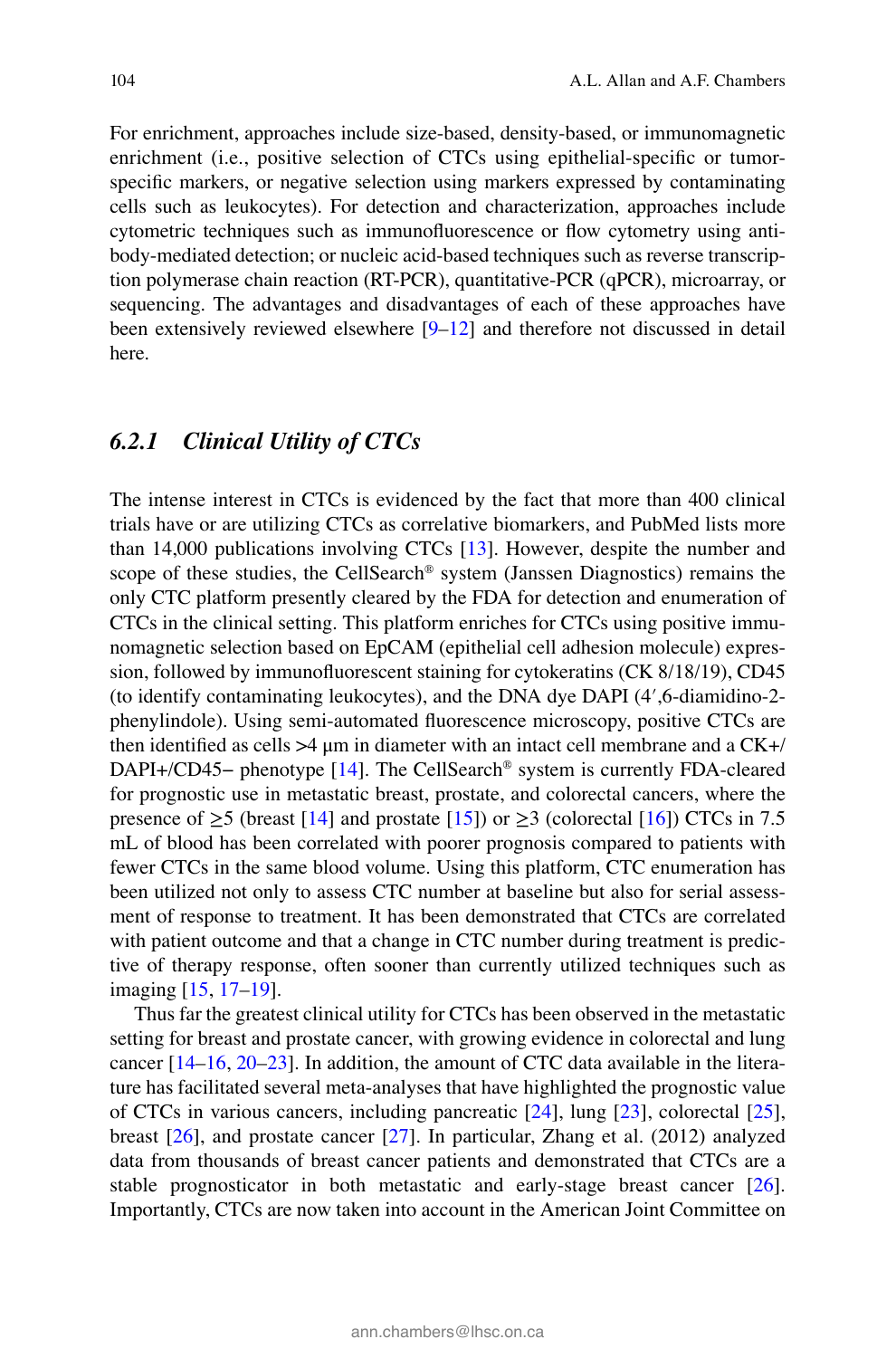Cancer (AJCC) TNM (tumor-node-metastasis) cancer staging manual for breast cancer; as classification  $cM_0(i+)$  ("No clinical or radiographic evidence of distant metastases, but deposits of molecularly or microscopically detected tumor cells in circulating blood, bone marrow, or other nonregional nodal tissue that are  $\leq 0.2$  mm in a patient without symptoms or signs of metastases")  $[28]$ . Taken together, this body of clinical data provides convincing evidence to support the use of CTCs for tracking, understanding and treating metastatic disease in cancer patients .

#### *6.2.2 Challenges and Potential of CTC Analysis*

Several challenges still exist in the analysis of CTCs, including technological and statistical challenges (sensitivity, specificity, reproducibility, capacity for singlecell molecular characterization); biophysical parameters (clustering of CTCs with each other and/or with leukocytes and platelets, reduced capture of CTCs due to size restriction in small capillary beds); and biological factors (immune surveillance, loss of epithelial phenotype through epithelial–mesenchymal transition (EMT), molecular and cellular heterogeneity between individual CTCs in the same patient, and the relationship with cancer stem cells) (reviewed in Refs. [ 13 , 29 , 30 ]). These challenges are highlighted by the fact that although CTCs are useful in many epithelial cancer types discussed above, they have been found to be only minimally informative in other cancer types, either because of the biology of how the disease progresses/metastasizes (i.e., localized versus distant dissemination in cancers such as ovarian, liver, and brain cancer) and/or the lack of expression of epithelial markers which may impact the ability to detect CTCs from these cancers by most current clinical CTC approaches (i.e., renal cancer). It is also important to note that current CTC technologies are not always sensitive enough to reproducibly detect the lower numbers of CTCs that may be present in patients with early-stage disease or those in the adjuvant setting, where the risk of recurrence or metastasis is unknown  $[6, 29]$ .

Although the CellSearch® system is considered the current "gold standard" for clinical CTC enumeration, its sensitivity and capacity for downstream molecular analysis is limited [6, 9]. Emerging technologies such as Epic Sciences' HD-CTC fluid biopsy (developed by Peter Kuhn and colleagues)  $[31-34]$ , and the CTC Chip/ iChip (developed by Mehmet Toner, Daniel Haber and colleagues) [20, 35–42] have shown great promise with regards to reproducibility in a clinical lab setting and have the added advantage of increased sensitivity for assessing earlier stage disease as well as the capacity for molecular characterization of CTCs. The HD-CTC fluid biopsy assay identifies CTCs without using surface protein-based enrichment, instead using sophisticated imaging and software algorithms to identify and present CTCs as high definition (HD) diagnostic pathology quality images  $[31-34]$ . The most developed version of the CTC Chip (the iChip) also does not rely on the presence of EpCAM or other known tumor antigens on the cell surface of CTCs, taking the approach of combining microfluidics with sequential negative and positive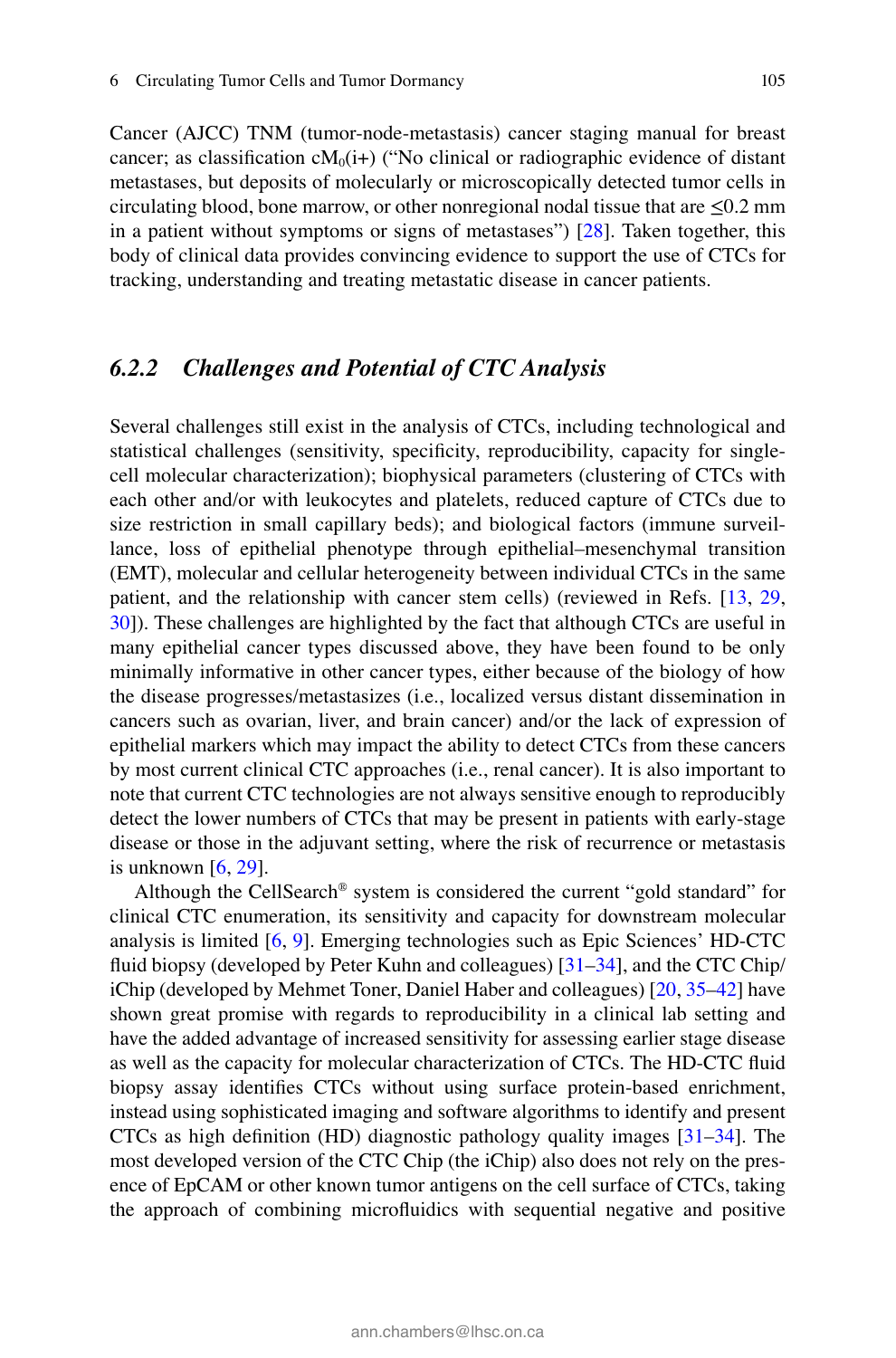enrichment methods on a herringbone microchip [37]. Both assays (HD-CTC and iChip) have been demonstrated to have improved sensitivity over the CellSearch<sup>®</sup> system and can provide CTCs in an ideal format for downstream characterization using various approaches including fluorescence in situ hybridization (FISH), immunofluorescence and mutational analysis.

## **6.3 Molecular Characterization of CTCs**

 Given our increasing awareness of tumor heterogeneity and the ability of tumors to evolve at the molecular level during disease progression, it is becoming apparent that simple enumeration of CTCs fails to capitalize on their full potential as biomarkers of metastatic disease. Perhaps the greatest promise that CTCs hold for oncology lies at the level of molecular characterization. Given the fact that metastasis determines the ultimate outcome for a patient, treatment decisions may be more effective if they are based on the genetic characteristics of metastatic lesions rather than on those of the primary tumor alone. However, obtaining biopsies from metastatic tumor tissue is an expensive, invasive and often painful procedure, limiting its widespread use in clinical practice  $[43]$ . Since CTCs are the intermediaries between primary and metastatic disease and are believed to be surrogates of a patient's metastatic tumor [44–46], molecular characterization of CTCs may provide an opportunity for noninvasive "real-time" biopsies during disease progression in order to track these molecular changes and potentially incorporate them into clinical decision making.

 Several studies suggest that molecular characterization of CTCs may have clinical utility from the perspective of identifying loss or acquisition of molecular features in individual patients' tumors that may open up new avenues for targeted therapy that were not options based on the characteristics of the primary tumor alone. For example, Meng et al. demonstrated that almost 40 % of metastatic breast cancer patients who were initially HER2-negative (based on their primary tumor) acquired amplification of HER2 in their CTCs. When treated with Herceptin based on CTC HER2 amplification, some of these patients demonstrated a partial or complete response [47]. Several other subsequent studies have demonstrated discordance between HER2 status in patients' CTCs versus their primary tumor [48–53] and demonstrated that HER2-positive CTCs are a poor prognostic factor in patients with both early-stage and metastatic breast cancer [53–55]. Similar studies in prostate cancer have demonstrates an evolution in important disease-related markers such as AR, PTEN, and TMPRESS2ERG between primary tumors and CTCs that may help identify those patients most likely to respond (or not) to targeted therapies  $[35, 56 - 59]$ .

 In addition to examining individual molecular markers on CTCs that may have prognostic or predictive value, the CTC field has also benefited from technological advances in more sophisticated downstream analysis approaches such as genomic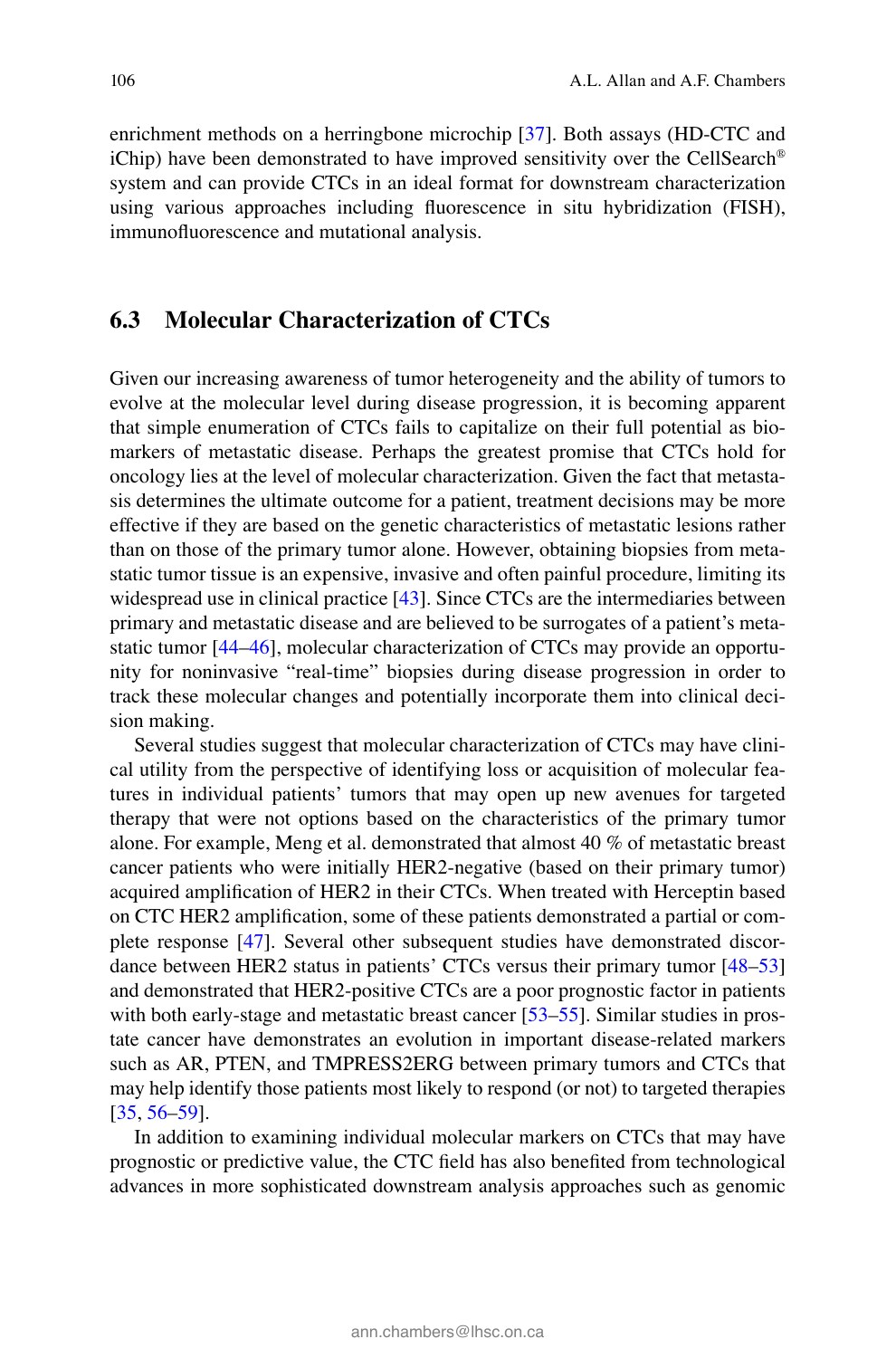sequencing. Recent studies have reported isolation and analysis of genomic DNA from CTCs and single cell analysis of copy number variation patterns, array-CGH, and next-generation sequencing  $[60-62]$ . Ni et al. (2013) analyzed single CTCs from lung cancer patients and observed that every CTC from an individual patient exhibited reproducible copy number variation (CNV) patterns, similar to those of the metastases (but not primary tumor) of the same patient  $[61]$ , supporting the idea that CTCs can serve as a reflection of the molecular features of metastatic disease. Another study by Heitzer et al. (2013) observed that in CTCs from colorectal cancer patients, mutations in known driver genes such as APC, PIC3CA, and KRAS could be found in matched primary tumors, metastases, and CTCs; however mutations exclusive to CTCs were also observed. Interestingly, additional deep sequencing of tumor tissue demonstrated that most mutations initially found only in CTCs were actually present at a subclonal level in the primary tumors and metastases from the same patient  $[60]$ , suggesting that CTCs are representative of the complex and heterogeneous tumor genome.

 Although large-scale clinical data is still lacking with regards to the value of molecular characterization of CTCs as a clinical decision making tool, the studies described above suggest that this type of analysis holds tremendous promise with regards to developing personalized approaches to therapy and providing valuable insight into the underlying biology of metastasis and tumor dormancy.

## **6.4 Implications of CTCs for Understanding Metastasis Biology**

 In contrast to most areas of cancer research, the study of CTCs began in the clinic rather than at the laboratory bench. As a result, the majority of CTC studies have focused on technology development and clinical utility, with minimal investigation into the biology of CTCs until fairly recently. Initial CTC work in experimental systems utilized immortalized human cancer cell lines and xenograft mouse models, demonstrating that CTCs can be serially tracked over time in preclinical models and that increasing numbers of CTCs are correlated with increased metastatic burden  $[10, 46, 63, 64]$ . Additional studies in both preclinical models and patient samples have started to define some of the mechanisms underlying CTC progression to metastases, including hypoxia  $[65, 66]$ , epithelial–mesenchymal transition (EMT)  $[41, 67-73]$ , and stem cell-related signaling  $[42, 44, 69, 71, 74]$ . Importantly, it has now been demonstrated that viable CTCs can be isolated from patients and grown in culture [75–77] as well as injected into immunocompromised mice to initiate metastases  $[44, 77]$ . These studies highlight the critical role that CTCs play in disease progression and metastases development, and open up exciting possibilities for future experimental and clinical studies aimed at interrogating the role of CTCs in tumor dormancy.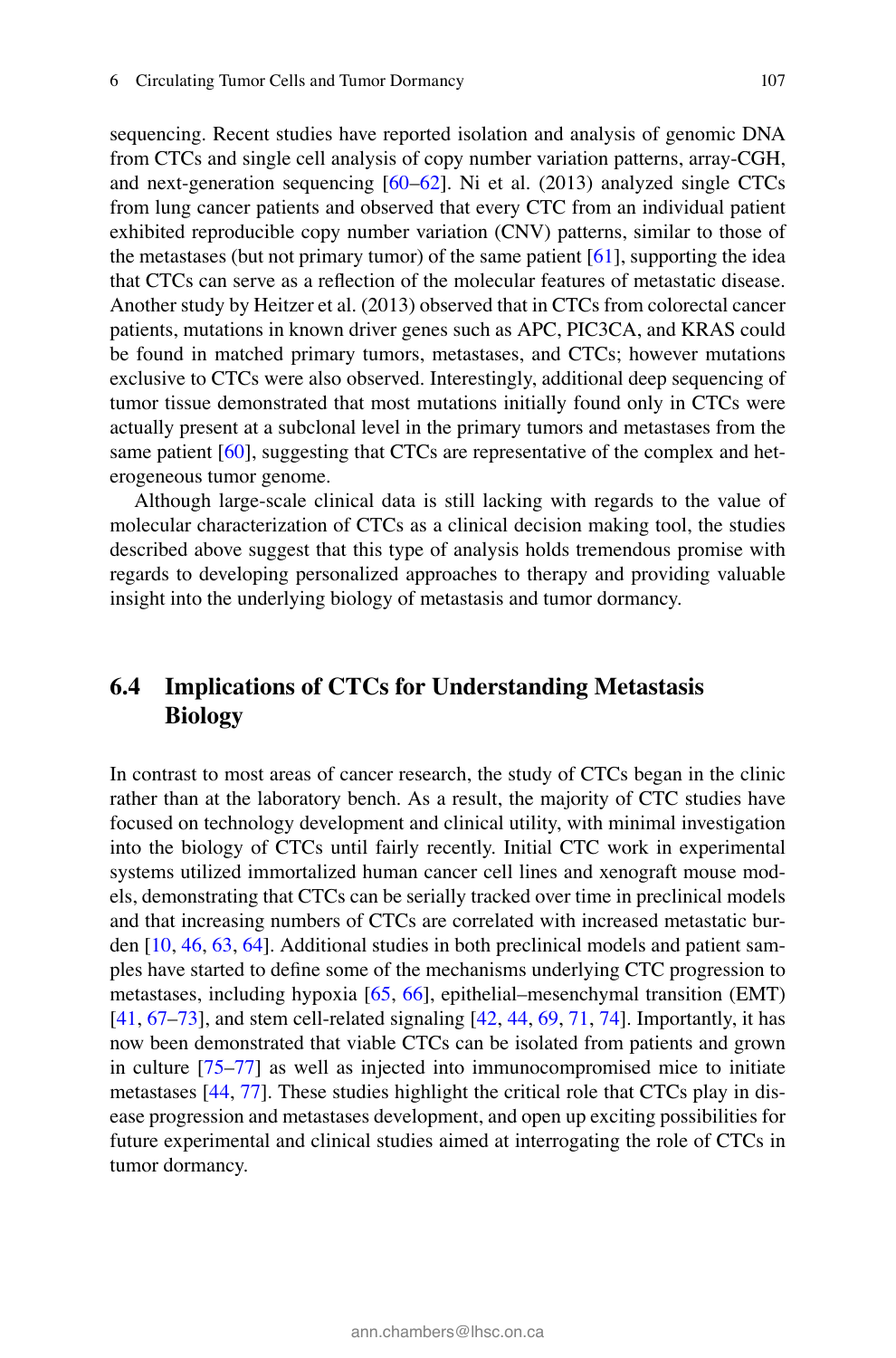## **6.5 Tumor Dormancy**

#### *6.5.1 Clinical Tumor Dormancy*

 One of the most problematic aspects of cancer is its ability to recur after apparently successful primary treatment. In some cases, these recurrences can be years or even decades after initial diagnosis and treatment. While some patients with melanoma, kidney cancer and breast cancer are often believed to be at particular risk for late recurrences, these can occur at low frequency for many cancer types; see Table 1 in Ref. [78]. Uncertainty about which patients will have late recurrences makes ongoing care of these patients difficult. Several clinical trials, including the MA.17 trial of long-term hormonal treatment in women with hormone responsive breast cancer, have indicated that tumor dormancy and late recurrences are a clinical reality, and that long-term therapy does offer some benefit in preventing micrometastatic disease from progressing [79–81]. However, these recurrences occur in a relatively small proportion of these patients, and this benefi t to the group needs to be weighed against the toxicities associated with long term therapies for many patients [78, 82, 83].

#### *6.5.2 "Cure" vs. "Clinical Dormancy" ?*

 A dilemma about tumor dormancy and late recurrence is illustrated in Fig. 6.2 . Figure 6.2a depicts the clinical situation following apparently successful treatment of a primary cancer. It is not known whether this patient has truly been cured, or if there is undiagnosed, micrometastatic but dormant disease present that will (or may?) recur. It is only after a cancer does recur that the patient can be categorized as having had dormant cancer that subsequently began to grow (Fig. 6.2b). Thus, a clinical identification/diagnosis of "dormancy" currently can only be made after the fact of recurrence. However, evolving technologies for monitoring for evidence of dormancy and micrometastatic disease, including CTCs and other blood biomarkers, as well as improving imaging approaches for detection of minimal residual disease may lead to an improved ability to detect small volumes of residual cancer. This information will then need to be appropriately integrated into cancer management strategies, discussed below.

## **6.6 Biology of Clinical Tumor Dormancy**

 Much more needs to be learned about the biology of tumor dormancy, which patients are at risk for dormancy and recurrences, and also whether micrometastatic disease is destined to recur or if there are lifestyle or therapeutic/preventive interventions that can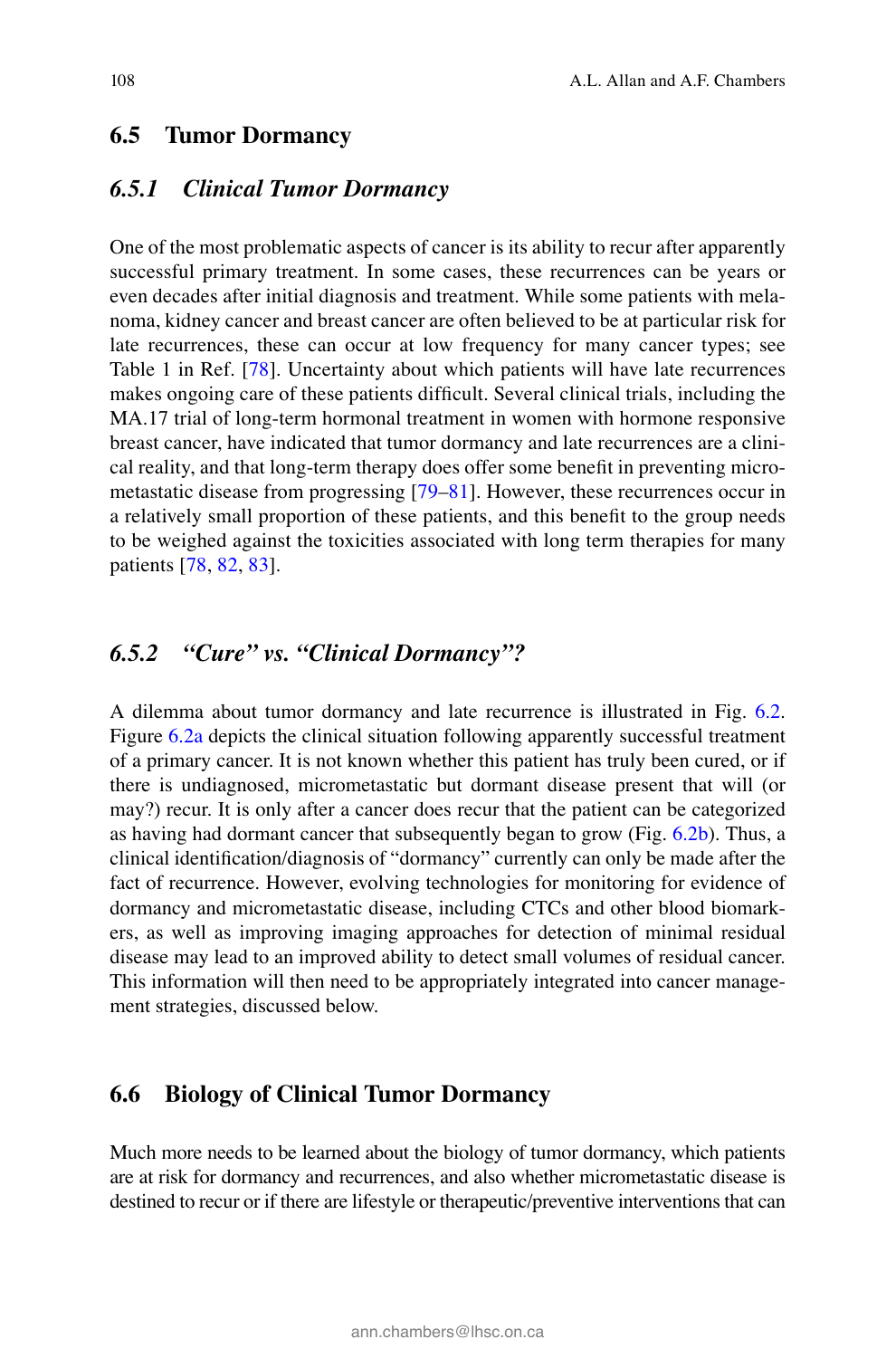

**Fig. 6.2** Clinical tumor dormancy can be defined only after the fact of tumor recurrence. (a) Depicts the situation of a patient who was diagnosed with cancer and received local therapy (surgery, radiation) and perhaps adjuvant systemic therapy designed to eliminate any disseminated cancer. The *red bar* depicts the clinical situation of cancer known to be present. The *blue bar* depicts the situation of cancer not known to be present. The dilemma is that it is not known if this patient is cancer-free and cured, or if undiagnosed cancer still remains. If the *blue bar* represents a "long" period of time (e.g., 5 years, or more), the patient might be considered to be "cured." ( **b** ) Depicts the situation of a patient whose cancer recurs. It is only after cancer recurrence that it can be known that undetected cancer was present, and if the *blue bar* represents a "long" period of time, that the cancer was indeed persistent but in a state of "clinical dormancy." This diagram has no implications of mechanisms of maintenance of dormancy, location or state of cancer cells in this interval, or causes of cancer recurrence, which remain important research questions

minimize recurrence. Progress toward better understanding of the biology of tumor dormancy has come from both experimental and clinical studies (many focused on breast cancer), which in turn have led to hypotheses about clinical tumor dormancy.

 Early case observations and thoughts on clinical tumor dormancy have been reviewed by Meltzer in 1990 [84]. Discussions about the possible kinetics of tumor growth and dormancy have been presented by Demichelli and colleagues, who concluded that clinical tumor dormancy likely is a consequence of arrested and restarted growth, rather than very slow, continuous growth [ 85 ]. A recent review by Uhr and Pantel concludes that "Clinical data suggest that a majority of breast cancer survivors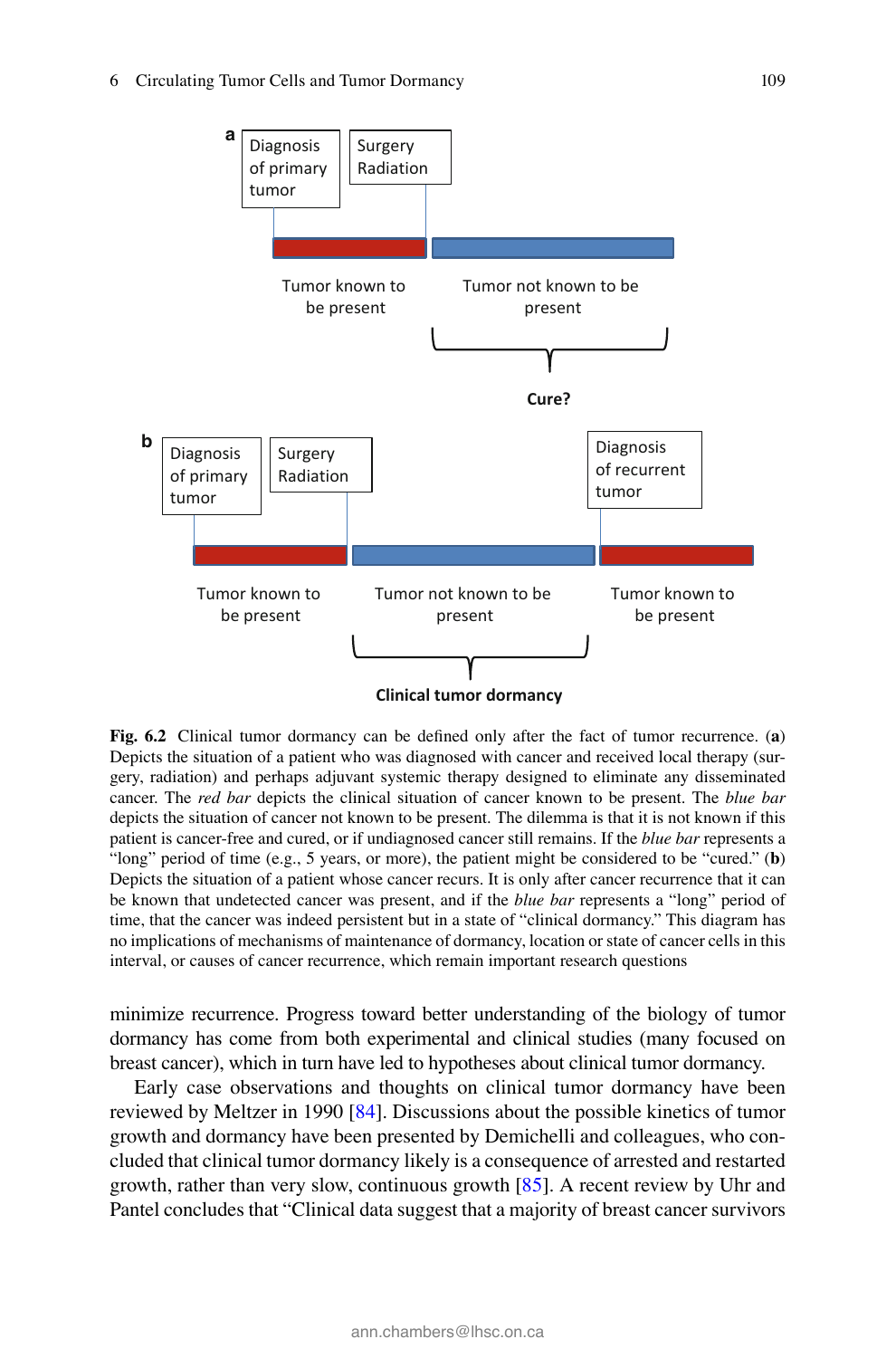have cancer cells for decades but can remain clinically cancer-free for their lifetime" [86]. Clearly, the identification of molecular mechanisms responsible for this natural, long-term cancer control in patients, inherent to the state of clinical tumor dormancy, will be important to understand and may lead to interventions to maintain or prolong dormancy therapeutically

#### **6.7 Experimental Models of Tumor Dormancy**

 A variety of in vivo and in vitro models have been used to try to understand the biology underlying tumor dormancy. Tumor dormancy has been observed in experimental metastasis models from many cancer types, reviewed in Refs. [87–89]. Experimental dormancy has been described as both cancer cell quiescence, evidenced by solitary cancer cells that persist in vivo without cell division [90, 91], and as pre-angiogenic micrometastases with balanced cell division and apoptosis, such that there is no net growth  $[92, 93]$ . When mice are treated with cytotoxic chemotherapy that targets dividing cells, cancer cells that are in quiescent state at the time of treatment have been shown to be insensitive to this therapy, leading to subsequent late recurrences  $[94–96]$ . These studies are consistent with clinical late recurrences, which can occur in some patients following adjuvant chemotherapy [1].

Many studies have attempted to decipher the molecular mechanisms that can regulate tumor dormancy. Some common themes have emerged, including the ability of the microenvironment surrounding a cancer cell in secondary sites to influence entry into, or maintenance of, a dormant state  $[97-100]$ , as well as properties of the cancer cells themselves, such as expression of metastasis suppressor genes, reviews [101, 102]. A few examples of studies supporting these mechanisms of regulation of dormancy are presented below, and the articles and reviews cited above provide more examples.

 Early studies by Ossowski and Aguirre-Ghiso, using a chicken embryo in vivo model, showed that reduction of urokinase plasminogen activator, limited  $\beta$ 1 integrin activity and consequent reduction in interactions with the extracellular matrix, were associated with dormant cancer cell behavior [103-106]. Barkan et al. [107] adapted assays developed by Bissell and colleagues  $[108]$ , in which cells are grown in 3D Matrigel matrices. Using these assays, Barken et al. found that multiple cancer cell lines that showed prolonged dormant behavior versus active metastatic growth in experimental mice also showed parallel "dormant" versus "proliferative" behavior in vitro. This in vitro assay thus enabled identification of molecular properties that reflected these growth patterns. Dormant cells showed cell cycle arrest and nuclear expression of the cell cycle regulators p16 and p27. In contrast, cells that made the transition from quiescence to proliferation increased production of fibronectin and  $\beta$ 1 integrin signaling, cytoskeletal filamentous actin stress fiber formation and phosphorylation of myosin light chain (MLC) via MLC kinase. This study also showed that inhibition of inhibition of β1 integrin or MLCK prevented the transition from dormancy to proliferation, suggesting that regulation of interactions between cancer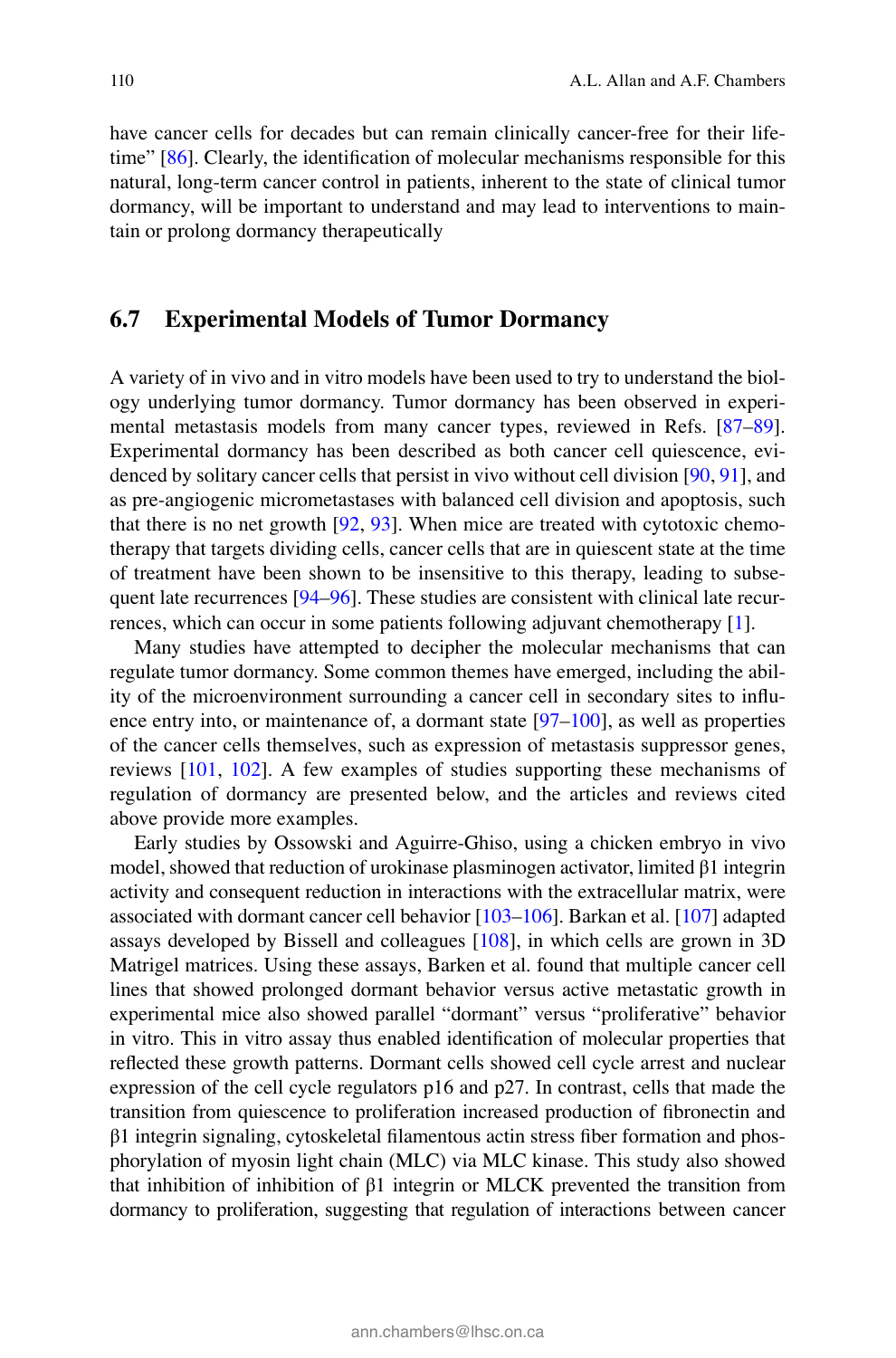cells and the extracellular matrix may provide a therapeutic target to regulate tumor dormancy [100, 107, 109]. Other studies have also implicated regulation of cancer cell–microenvironment interactions in maintenance of tumor dormancy [110]. For example, recent work by Bissell and colleagues suggests that, in mouse models, that mature blood vessels can suppress metastatic outgrowth, whereas sprouting microvasculature may induce a proliferative phenotype in cancer cells [111].

While great progress thus has been made in clarifying how dormancy and proliferation may be regulated experimentally, much remains to be learned about molecular mechanisms that can regulate dormancy and, importantly, how then to translate these experimental findings to achieve regulation of tumor dormancy clinically. The ways in which CTCs may provide information about dormancy are discussed below .

#### **6.8 Relationship Between CTCs and Clinical Dormancy**

Meng et al. [112] observed that CTCs could be detected in breast cancer patients free of overt metastases up to 22 years after their initial diagnosis, suggesting that many apparently "cured" cancer patients may harbor detectable dormant tumor cells  $[112]$ . However, the clinical implications of these findings remain unclear. Although very few studies have definitively shown that CTCs can provide reliable evidence of occult metastases, minimal residual disease, and/or clinical dormancy, exciting advances in CTC technology provide promise for understanding the relationship between CTCs and clinical dormancy. The benefit of early detection of metastases depends on whether it is possible to distinguish those cancers that are likely to behave aggressively from those that are indolent, and/or will never leave their state of dormancy. To achieve this, one might envision that molecular characterization of CTCs using a "dormancy versus proliferation" expression signature (i.e., Ki67, MLCK,  $\beta$ 1 integrin, fibronectin, p16, p27) and correlation with time to metastatic recurrence in patients may provide critical insight into how CTCs are related to dormancy. In addition, the recent demonstration that viable CTCs can be isolated from patients and grown in culture  $[75-77]$  as well as injected into immunocompromised mice to initiate metastases [44, 77], may facilitate the study of functional behavior of dormant versus proliferative CTCs derived from patients as well as the underlying mechanisms of this behavior in greater detail than has been previously possible. Finally, molecular and functional comparison of CTC characteristics in epithelial tumor types with relatively short latency periods (i.e., lung or colorectal cancer) to those cancers with long periods of latency (i.e., breast cancer) may provide a greater understanding of the relationship between CTCs and clinical dormancy  $[88]$ .

 Since monitoring for CTCs is relatively noninvasive, requiring only a blood sample, this approach would have advantages over more invasive approaches such as molecular imaging. However, at this stage it is not known whether detection of CTCs as an early signal of cancer recurrence will lead to patient benefit, and it is unclear whether cancers detected by presence of increases in CTCs are more readily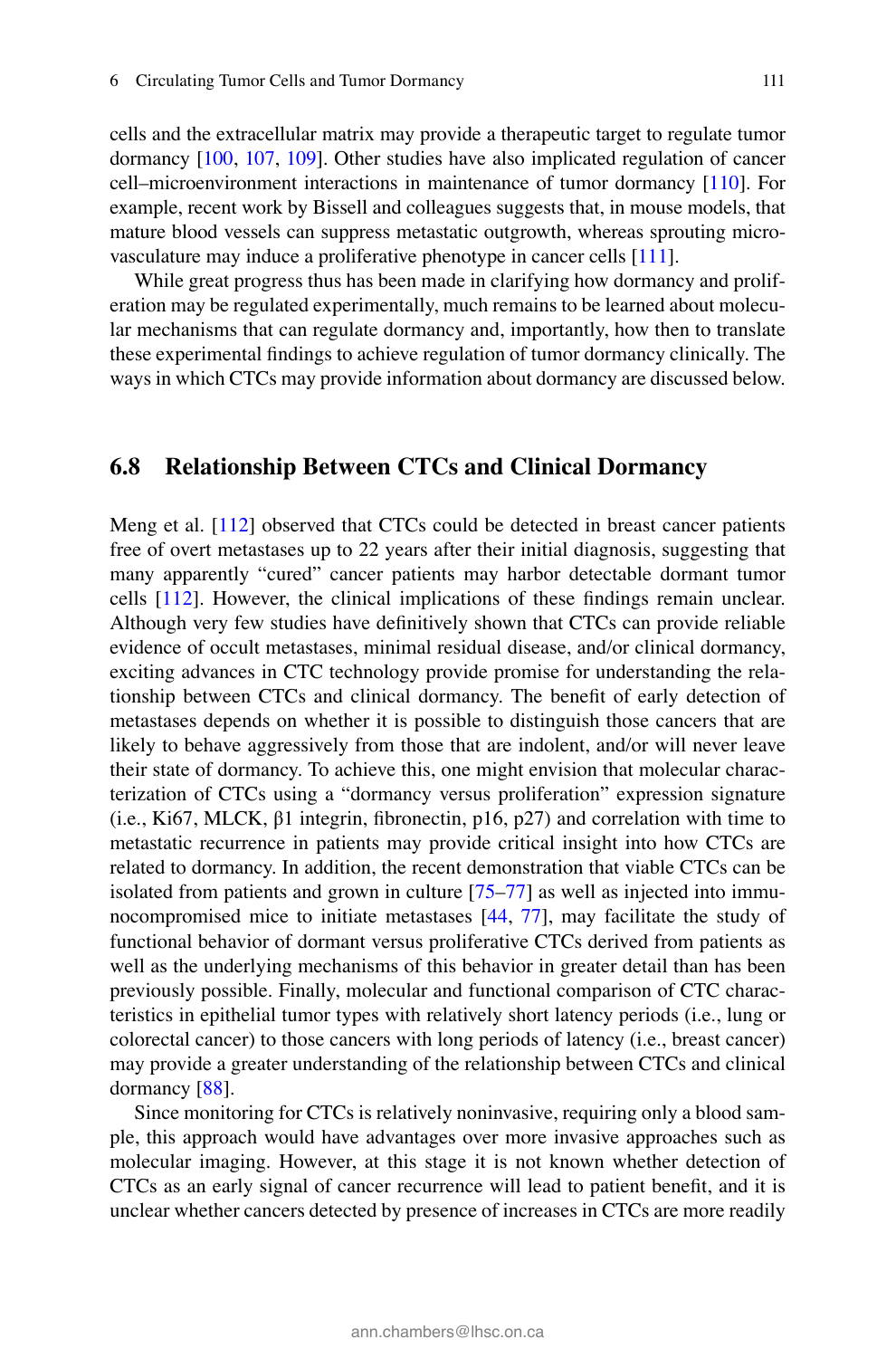treated than cancer recurrence based on current clinical practice. The presence of CTCs in cancer survivors who have no other evidence of persistent disease indicates that these individuals have dormant cancer somewhere in their bodies, which are shedding and replenishing the CTC population. Biologically, this evidence of persistent but asymptomatic disease offers many important opportunities to learn about cancer metastasis and dormancy, including how their progressive growth is being controlled. This information could provide new approaches for cancer control, through maintenance of the dormant state and/or through improved knowledge about how to eliminate dormant cancer.

#### **6.9 Conclusions and Future Perspectives**

 Several cancer types can recur after long periods of an apparent cancer-free state. Analysis of CTCs may have potential value for monitoring patients at risk for cancer recurrence, especially delayed recurrence. Clinically, however, knowledge of CTCs in otherwise healthy individuals may lead to treatment dilemmas and harm, or lack of clinical benefit, to these people. Cancer that has not spread to distant sites is often treated with curative intent, whereas distant metastatic disease is generally regarded as not curable, at least with currently available therapies. The question of whether early detection of metastatic, recurrent disease offers clinical benefit to patients is an important but unanswered question. Thus, earlier detection of metastatic disease may lead to earlier treatment of asymptomatic individuals with a limited number of anti-metastatic therapies, with the inherent toxicities of these agents and without demonstrated knowledge that "early" metastatic disease is more treatable than later, symptomatic metastatic disease. Recently, Jochelson et al. discussed this issue in the context of breast cancer, and concluded that there is no evidence that, for women with recurrent breast cancer, earlier detection has clinical benefit to the patient  $[113]$ .

 One possible exception to this concern may lie in the case of oligometastatic disease, sometimes defined as few (e.g.,  $1-3$ ) metastases confined to a single secondary site. While the subject of ongoing debate, in some cases, treatment of oligometastases with local treatment, such as surgery or stereotactic radiation, has been shown to lead to long-term benefit for some patients  $[114]$ . In other cases, however, local oligometastatic therapy may initially be successful, only to have additional metastases become apparent; presumably these were present as additional, undetectable micrometastases at the time of diagnosis and treatment of the oligometastases. Whether metastases detected "early" are less-progressed, and more treatable, than those detected later remains an unanswered question.

 In conclusion, when evidence of persistent cancer is detected using CTCs or other circulating biomarkers, then clinical utility of this knowledge will depend on the reliability of these biomarkers to detect cancer, as well as the availability of clinically beneficial therapies for patients in that setting. Biologically, monitoring patients for recurrent, metastatic disease will be important in our understanding of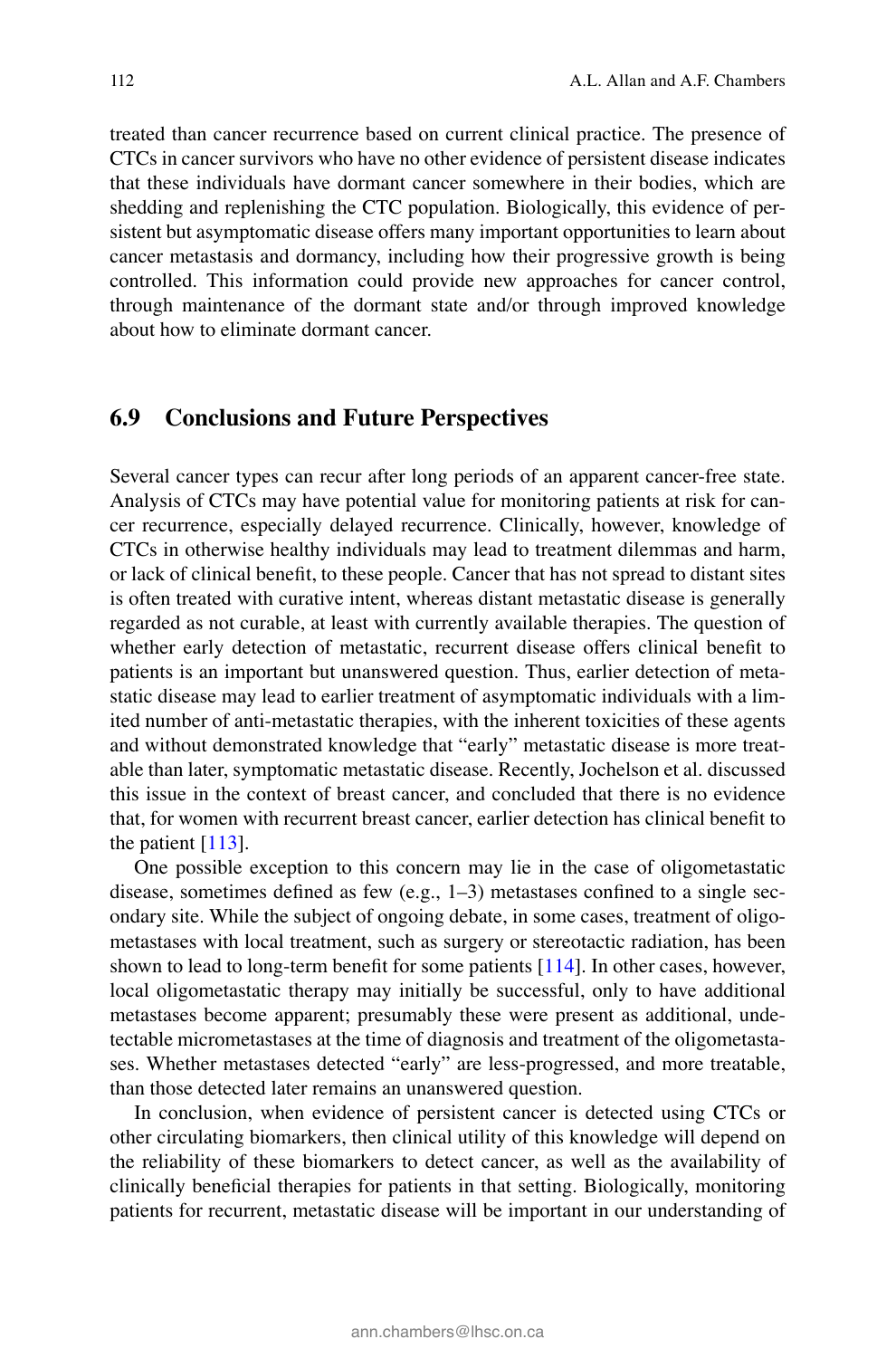metastatic disease and dormancy, and this knowledge may in future lead to improved clinical management. Metastatic disease, for breast and most other cancers, is generally considered to be ultimately incurable, so clinical implementation of CTCs or other biomarkers to monitor for tumor recurrence will vary with the specifics of the particular cancer. However, the wealth of biological information that may be gleaned from serially analyzing the presence and fluctuation of CTCs over time, as well as (and perhaps more importantly) their molecular and functional characteristics may offer the opportunity to lead to clinical benefi t for patients with persistent, dormant cancer.

 **Acknowledgements** We thank our clinical oncology colleagues Drs. Vivien Bramwell, Nicholas Power, Ted Vandenberg, Eric Winquist, David Palma, and Robert Bristow for helpful discussion around CTCs and tumor dormancy. A.L.A is supported by a Canadian Institutes for Health Research (CIHR) New Investigator Award and an Early Researcher Award from the Ontario Ministry of Research and Innovation. A.F.C. is Canada Research Chair in Oncology.

#### **References**

- 1. Chambers AF, Groom AC, MacDonald IC (2002) Dissemination and growth of cancer cells in metastatic sites. Nat Rev Cancer 2(8):563–572
- 2. Pantel K, Brakenhoff RH (2004) Dissecting the metastatic cascade. Nat Rev Cancer 4(6):448–456
- 3. Pantel K, Brakenhoff RH, Brandt B (2008) Detection, clinical relevance and specific biological properties of disseminating tumour cells. Nat Rev Cancer 8(5):329–340
- 4. Miller MC, Doyle GV, Terstappen LW (2010) Significance of circulating tumor cells detected by the cell search system in patients with metastatic breast colorectal and prostate cancer. J Oncol 2010:617421
- 5. Ashworth TR (1869) A case of cancer in which cells similar to those in the tumours were seen in the blood after death. Aust Med J 14:146–149
- 6. Allan AL, Keeney M (2010) Circulating tumor cell analysis: technical and statistical considerations for application to the clinic. J Oncol 2010:426218
- 7. Tibbe AG, Miller MC, Terstappen LW (2007) Statistical considerations for enumeration of circulating tumor cells. Cytometry A 71(3):154–162
- 8. Sleijfer S, Gratama JW, Sieuwerts AM, Kraan J, Martens JW, Foekens JA (2007) Circulating tumour cell detection on its way to routine diagnostic implementation? Eur J Cancer 43(18):2645–2650
- 9. Parkinson DR, Dracopoli N, Petty BG, Compton C, Cristofanilli M, Deisseroth A, Hayes DF, Kapke G, Kumar P, Lee J, Liu MC, McCormack R, Mikulski S, Nagahara L, Pantel K, Pearson-White S, Punnoose EA, Roadcap LT, Schade AE, Scher HI, Sigman CC, Kelloff GJ (2012) Considerations in the development of circulating tumor cell technology for clinical use. J Transl Med 10:138
- 10. Lowes LE, Goodale D, Keeney M, Allan AL (2011) Image cytometry analysis of circulating tumor cells. Methods Cell Biol 102:261–290
- 11. Alix-Panabieres C, Pantel K (2013) Circulating tumor cells: liquid biopsy of cancer. Clin Chem 59(1):110–118
- 12. Yu M, Stott S, Toner M, Maheswaran S, Haber DA (2011) Circulating tumor cells: approaches to isolation and characterization. J Cell Biol 192(3):373–382
- 13. Pantel K, Alix-Panabieres C (2013) Real-time liquid biopsy in cancer patients: fact or fiction? Cancer Res 73(21):6384–6388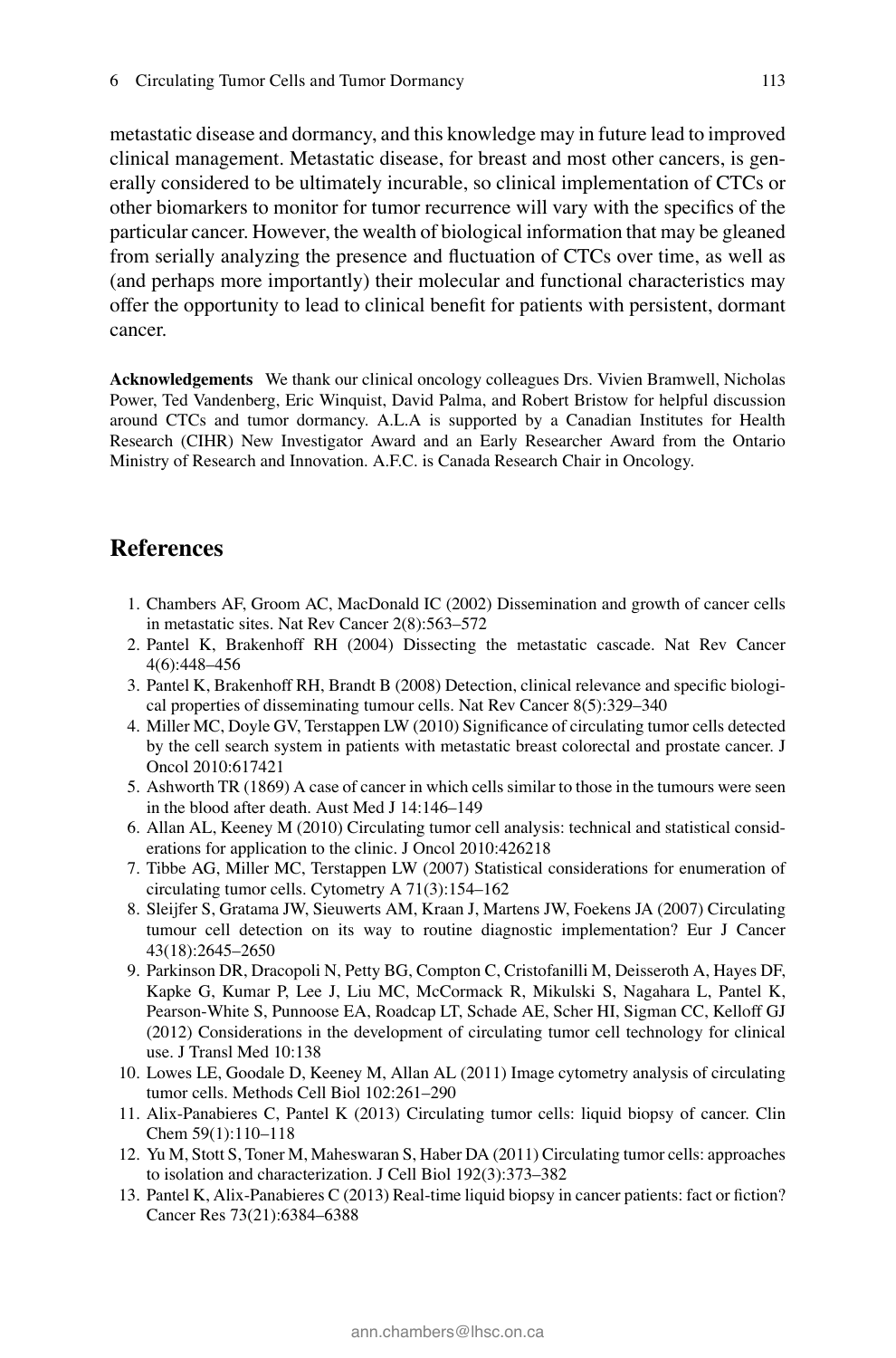- 14. Cristofanilli M, Budd GT, Ellis MJ, Stopeck A, Matera J, Miller MC, Reuben JM, Doyle GV, Allard WJ, Terstappen LW, Hayes DF (2004) Circulating tumor cells, disease progression, and survival in metastatic breast cancer. N Engl J Med 351(8):781–791
- 15. de Bono JS, Scher HI, Montgomery RB, Parker C, Miller MC, Tissing H, Doyle GV, Terstappen LW, Pienta KJ, Raghavan D (2008) Circulating tumor cells predict survival benefit from treatment in metastatic castration-resistant prostate cancer. Clin Cancer Res 14(19):6302–6309
- 16. Cohen SJ, Punt CJ, Iannotti N, Saidman BH, Sabbath KD, Gabrail NY, Picus J, Morse M, Mitchell E, Miller MC, Doyle GV, Tissing H, Terstappen LW, Meropol NJ (2008) Relationship of circulating tumor cells to tumor response, progression-free survival, and overall survival in patients with metastatic colorectal cancer. J Clin Oncol 26(19):3213–3221
- 17. Neki K, Kawahara H, Watanabe K, Toyama Y, Akiba T, Yanaga K (2013) Usefulness of circulating tumor cells after preliminary chemotherapy for prediction of response to further anticancer therapy in patients with initially unresectable metastatic colorectal cancer. Anticancer Res 33(4):1769–1772
- 18. Hayes DF, Cristofanilli M, Budd GT, Ellis MJ, Stopeck A, Miller MC, Matera J, Allard WJ, Doyle GV, Terstappen LW (2006) Circulating tumor cells at each follow-up time point during therapy of metastatic breast cancer patients predict progression-free and overall survival. Clin Cancer Res 12(14 Pt 1):4218–4224
- 19. Budd GT, Cristofanilli M, Ellis MJ, Stopeck A, Borden E, Miller MC, Matera J, Repollet M, Doyle GV, Terstappen LW, Hayes DF (2006) Circulating tumor cells versus imaging--predicting overall survival in metastatic breast cancer. Clin Cancer Res 12(21):6403–6409
- 20. Maheswaran S, Sequist LV, Nagrath S, Ulkus L, Brannigan B, Collura CV, Inserra E, Diederichs S, Iafrate AJ, Bell DW, Digumarthy S, Muzikansky A, Irimia D, Settleman J, Tompkins RG, Lynch TJ, Toner M, Haber DA (2008) Detection of mutations in EGFR in circulating lung-cancer cells. N Engl J Med 359(4):366–377
- 21. Nieva J, Wendel M, Luttgen MS, Marrinucci D, Bazhenova L, Kolatkar A, Santala R, Whittenberger B, Burke J, Torrey M, Bethel K, Kuhn P  $(2012)$  High-definition imaging of circulating tumor cells and associated cellular events in non-small cell lung cancer patients: a longitudinal analysis. Phys Biol 9(1):016004
- 22. Hiltermann TJ, Pore MM, van den Berg A, Timens W, Boezen HM, Liesker JJ, Schouwink JH, Wijnands WJ, Kerner GS, Kruyt FA, Tissing H, Tibbe AG, Terstappen LW, Groen HJ (2012) Circulating tumor cells in small-cell lung cancer: a predictive and prognostic factor. Ann Oncol 23(11):2937–2942
- 23. Huang J, Wang K, Xu J, Huang J, Zhang T (2013) Prognostic significance of circulating tumor cells in non-small-cell lung cancer patients: a meta-analysis. PLoS One 8(11):e78070
- 24. Han L, Chen W, Zhao Q (2014) Prognostic value of circulating tumor cells in patients with pancreatic cancer: a meta-analysis. Tumour Biol 35(3):2473–80
- 25. Rahbari NN, Aigner M, Thorlund K, Mollberg N, Motschall E, Jensen K, Diener MK, Buchler MW, Koch M, Weitz J (2010) Meta-analysis shows that detection of circulating tumor cells indicates poor prognosis in patients with colorectal cancer. Gastroenterology 138(5):1714–1726
- 26. Zhang L, Riethdorf S, Wu G, Wang T, Yang K, Peng G, Liu J, Pantel K (2012) Meta-analysis of the prognostic value of circulating tumor cells in breast cancer. Clin Cancer Res 18(20):5701–5710
- 27. Wang FB, Yang XQ, Yang S, Wang BC, Feng MH, Tu JC (2011) A higher number of circulating tumor cells (CTC) in peripheral blood indicates poor prognosis in prostate cancer patients--a meta-analysis. Asian Pac J Cancer Prev 12(10):2629–2635
- 28. AJCC (2010) Breast. In: Edge SB, Byrd DR, Compton CC et al (eds) AJCC cancer staging manual, 7th edn. Springer, New York, NY, pp 347–376
- 29. King JD, Casavant BP, Lang JM (2014) Rapid translation of circulating tumor cell biomarkers into clinical practice: technology development, clinical needs and regulatory requirements. Lab Chip 14(1):24–31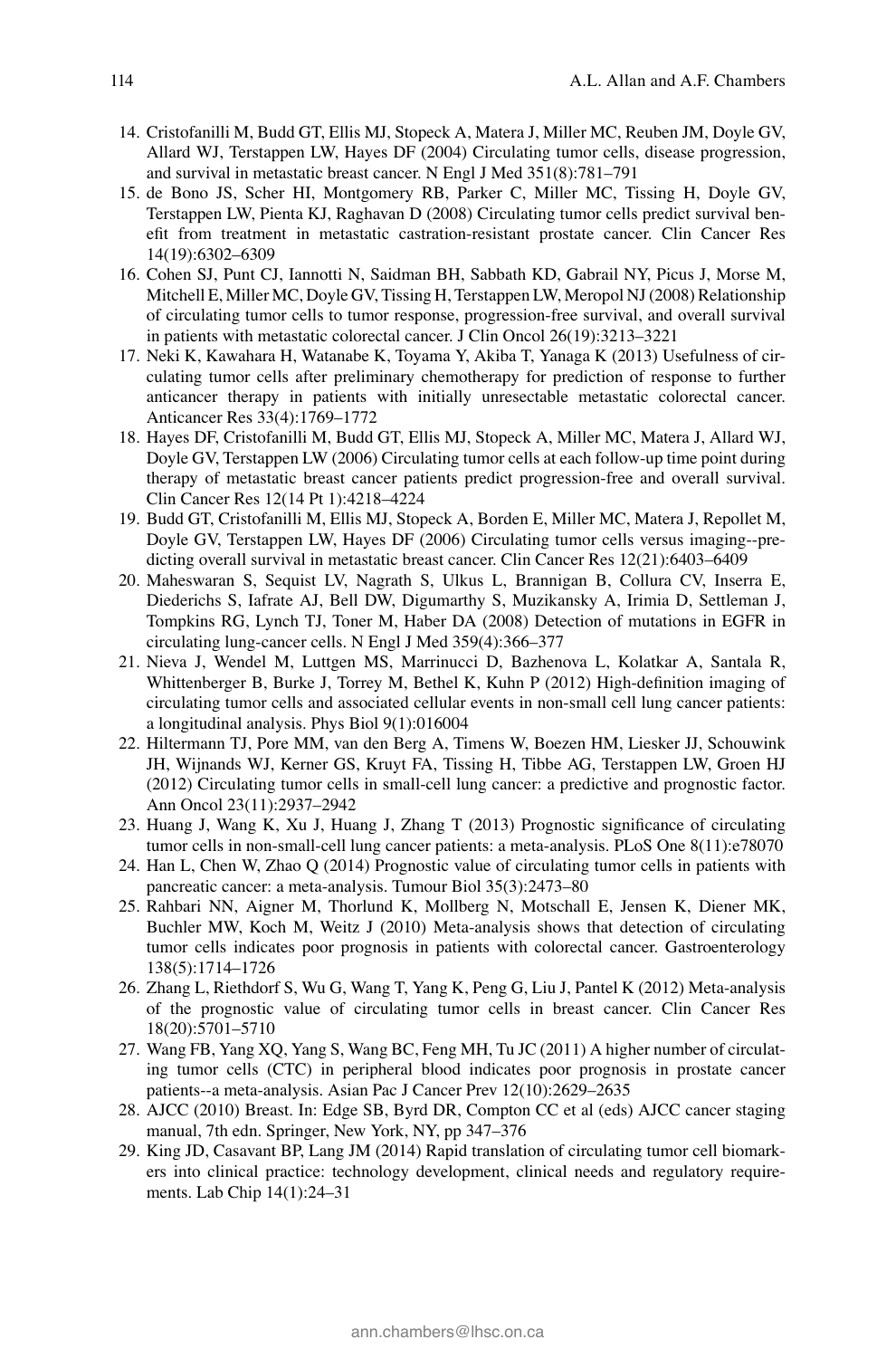#### 6 Circulating Tumor Cells and Tumor Dormancy

- 30. Plaks V, Koopman CD, Werb Z (2013) Cancer. Circulating tumor cells. Science 341(6151):1186–1188
- 31. Cho EH, Wendel M, Luttgen M, Yoshioka C, Marrinucci D, Lazar D, Schram E, Nieva J, Bazhenova L, Morgan A, Ko AH, Korn WM, Kolatkar A, Bethel K, Kuhn P (2012) Characterization of circulating tumor cell aggregates identified in patients with epithelial tumors. Phys Biol 9(1):016001
- 32. Kuhn P, Bethel K (2012) A fluid biopsy as investigating technology for the fluid phase of solid tumors. Phys Biol 9(1):010301
- 33. Marrinucci D, Bethel K, Kolatkar A, Luttgen MS, Malchiodi M, Baehring F, Voigt K, Lazar D, Nieva J, Bazhenova L, Ko AH, Korn WM, Schram E, Coward M, Yang X, Metzner T, Lamy R, Honnatti M, Yoshioka C, Kunken J, Petrova Y, Sok D, Nelson D, Kuhn P (2012) Fluid biopsy in patients with metastatic prostate, pancreatic and breast cancers. Phys Biol 9(1):016003
- 34. Wendel M, Bazhenova L, Boshuizen R, Kolatkar A, Honnatti M, Cho EH, Marrinucci D, Sandhu A, Perricone A, Thistlethwaite P, Bethel K, Nieva J, Heuvel M, Kuhn P (2012) Fluid biopsy for circulating tumor cell identification in patients with early-and late-stage non-small cell lung cancer: a glimpse into lung cancer biology. Phys Biol 9(1):016005
- 35. Miyamoto DT, Lee RJ, Stott SL, Ting DT, Wittner BS, Ulman M, Smas ME, Lord JB, Brannigan BW, Trautwein J, Bander NH, Wu CL, Sequist LV, Smith MR, Ramaswamy S, Toner M, Maheswaran S, Haber DA (2012) Androgen receptor signaling in circulating tumor cells as a marker of hormonally responsive prostate cancer. Cancer Discov 2(11):995–1003
- 36. Nagrath S, Sequist LV, Maheswaran S, Bell DW, Irimia D, Ulkus L, Smith MR, Kwak EL, Digumarthy S, Muzikansky A, Ryan P, Balis UJ, Tompkins RG, Haber DA, Toner M (2007) Isolation of rare circulating tumour cells in cancer patients by microchip technology. Nature 450(7173):1235–1239
- 37. Ozkumur E, Shah AM, Ciciliano JC, Emmink BL, Miyamoto DT, Brachtel E, Yu M, Chen PI, Morgan B, Trautwein J, Kimura A, Sengupta S, Stott SL, Karabacak NM, Barber TA, Walsh JR, Smith K, Spuhler PS, Sullivan JP, Lee RJ, Ting DT, Luo X, Shaw AT, Bardia A, Sequist LV, Louis DN, Maheswaran S, Kapur R, Haber DA, Toner M (2013) Inertial focusing for tumor antigen-dependent and -independent sorting of rare circulating tumor cells. Sci Transl Med 5(179):179ra147
- 38. Sequist LV, Nagrath S, Toner M, Haber DA, Lynch TJ (2009) The CTC-chip: an exciting new tool to detect circulating tumor cells in lung cancer patients. J Thorac Oncol 4(3):281–283
- 39. Stott SL, Hsu CH, Tsukrov DI, Yu M, Miyamoto DT, Waltman BA, Rothenberg SM, Shah AM, Smas ME, Korir GK, Floyd FP Jr, Gilman AJ, Lord JB, Winokur D, Springer S, Irimia D, Nagrath S, Sequist LV, Lee RJ, Isselbacher KJ, Maheswaran S, Haber DA, Toner M (2010) Isolation of circulating tumor cells using a microvortex-generating herringbone-chip. Proc Natl Acad Sci U S A 107(43):18392–18397
- 40. Stott SL, Lee RJ, Nagrath S, Yu M, Miyamoto DT, Ulkus L, Inserra EJ, Ulman M, Springer S, Nakamura Z, Moore AL, Tsukrov DI, Kempner ME, Dahl DM, Wu CL, Iafrate AJ, Smith MR, Tompkins RG, Sequist LV, Toner M, Haber DA, Maheswaran S (2010) Isolation and characterization of circulating tumor cells from patients with localized and metastatic prostate cancer. Sci Transl Med 2(25):25ra23
- 41. Yu M, Bardia A, Wittner BS, Stott SL, Smas ME, Ting DT, Isakoff SJ, Ciciliano JC, Wells MN, Shah AM, Concannon KF, Donaldson MC, Sequist LV, Brachtel E, Sgroi D, Baselga J, Ramaswamy S, Toner M, Haber DA, Maheswaran S (2013) Circulating breast tumor cells exhibit dynamic changes in epithelial and mesenchymal composition. Science 339(6119):580–584
- 42. Yu M, Ting DT, Stott SL, Wittner BS, Ozsolak F, Paul S, Ciciliano JC, Smas ME, Winokur D, Gilman AJ, Ulman MJ, Xega K, Contino G, Alagesan B, Brannigan BW, Milos PM, Ryan DP, Sequist LV, Bardeesy N, Ramaswamy S, Toner M, Maheswaran S, Haber DA (2012) RNA sequencing of pancreatic circulating tumour cells implicates WNT signalling in metastasis. Nature 487(7408):510–513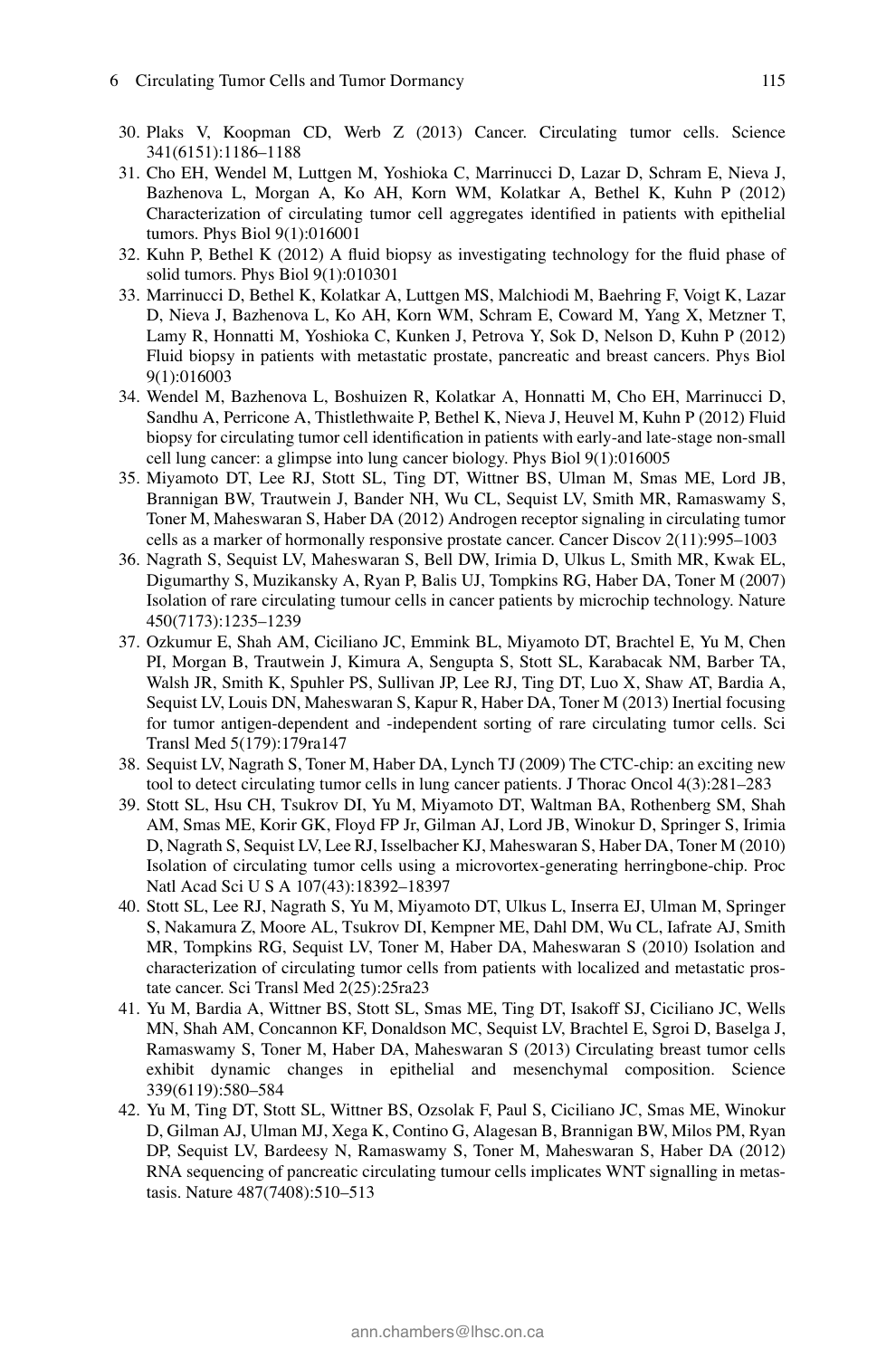- 43. Sleijfer S, Foekens JA (2011) Medical oncology: clinical value of circulating tumor cells in breast cancer. Nat Rev Clin Oncol 8(12):696–698
- 44. Baccelli I, Schneeweiss A, Riethdorf S, Stenzinger A, Schillert A, Vogel V, Klein C, Saini M, Bauerle T, Wallwiener M, Holland-Letz T, Hofner T, Sprick M, Scharpff M, Marme F, Sinn HP, Pantel K, Weichert W, Trumpp A (2013) Identification of a population of blood circulating tumor cells from breast cancer patients that initiates metastasis in a xenograft assay. Nat Biotechnol 31(6):539–544
- 45. Cristofanilli M, Mendelsohn J (2006) Circulating tumor cells in breast cancer: advanced tools for "tailored" therapy? Proc Natl Acad Sci U S A 103(46):17073–17074
- 46. Goodale D, Phay C, Postenka CO, Keeney M, Allan AL (2009) Characterization of tumor cell dissemination patterns in preclinical models of cancer metastasis using flow cytometry and laser scanning cytometry. Cytometry A 75(4):344–355
- 47. Meng S, Tripathy D, Shete S, Ashfaq R, Haley B, Perkins S, Beitsch P, Khan A, Euhus D, Osborne C, Frenkel E, Hoover S, Leitch M, Clifford E, Vitetta E, Morrison L, Herlyn D, Terstappen LW, Fleming T, Fehm T, Tucker T, Lane N, Wang J, Uhr J (2004) HER-2 gene amplification can be acquired as breast cancer progresses. Proc Natl Acad Sci U S A 101(25):9393–9398
- 48. Fehm T, Muller V, Aktas B, Janni W, Schneeweiss A, Stickeler E, Lattrich C, Lohberg CR, Solomayer E, Rack B, Riethdorf S, Klein C, Schindlbeck C, Brocker K, Kasimir-Bauer S, Wallwiener D, Pantel K (2010) HER2 status of circulating tumor cells in patients with metastatic breast cancer: a prospective, multicenter trial. Breast Cancer Res Treat 124(2): 403–412
- 49. Kim P, Liu X, Lee T, Liu L, Barham R, Kirkland R, Leesman G, Kuller A, Ybarrondo B, Ng SC, Singh S (2011) Highly sensitive proximity mediated immunoassay reveals HER2 status conversion in the circulating tumor cells of metastatic breast cancer patients. Proteome Sci 9(1):75
- 50. Munzone E, Nole F, Goldhirsch A, Botteri E, Esposito A, Zorzino L, Curigliano G, Minchella I, Adamoli L, Cassatella MC, Casadio C, Sandri MT (2010) Changes of HER2 status in circulating tumor cells compared with the primary tumor during treatment for advanced breast cancer. Clin Breast Cancer 10(5):392–397
- 51. Pestrin M, Bessi S, Galardi F, Truglia M, Biggeri A, Biagioni C, Cappadona S, Biganzoli L, Giannini A, Di Leo A (2009) Correlation of HER2 status between primary tumors and corresponding circulating tumor cells in advanced breast cancer patients. Breast Cancer Res Treat 118(3):523–530
- 52. Riethdorf S, Muller V, Zhang L, Rau T, Loibl S, Komor M, Roller M, Huober J, Fehm T, Schrader I, Hilfrich J, Holms F, Tesch H, Eidtmann H, Untch M, von Minckwitz G, Pantel K (2010) Detection and HER2 expression of circulating tumor cells: prospective monitoring in breast cancer patients treated in the neoadjuvant GeparQuattro trial. Clin Cancer Res 16(9):2634–2645
- 53. Wulfing P, Borchard J, Buerger H, Heidl S, Zanker KS, Kiesel L, Brandt B (2006) HER2positive circulating tumor cells indicate poor clinical outcome in stage I to III breast cancer patients. Clin Cancer Res 12(6):1715–1720
- 54. Apostolaki S, Perraki M, Pallis A, Bozionelou V, Agelaki S, Kanellou P, Kotsakis A, Politaki E, Kalbakis K, Kalykaki A, Vamvakas L, Georgoulias V, Mavroudis D (2007) Circulating HER2 mRNA-positive cells in the peripheral blood of patients with stage I and II breast cancer after the administration of adjuvant chemotherapy: evaluation of their clinical relevance. Ann Oncol 18(5):851–858
- 55. Hayashi N, Nakamura S, Tokuda Y, Shimoda Y, Yagata H, Yoshida A, Ota H, Hortobagyi GN, Cristofanilli M, Ueno NT (2012) Prognostic value of HER2-positive circulating tumor cells in patients with metastatic breast cancer. Int J Clin Oncol 17(2):96–104
- 56. Attard G, Swennenhuis JF, Olmos D, Reid AH, Vickers E, A'Hern R, Levink R, Coumans F, Moreira J, Riisnaes R, Oommen NB, Hawche G, Jameson C, Thompson E, Sipkema R, Carden CP, Parker C, Dearnaley D, Kaye SB, Cooper CS, Molina A, Cox ME, Terstappen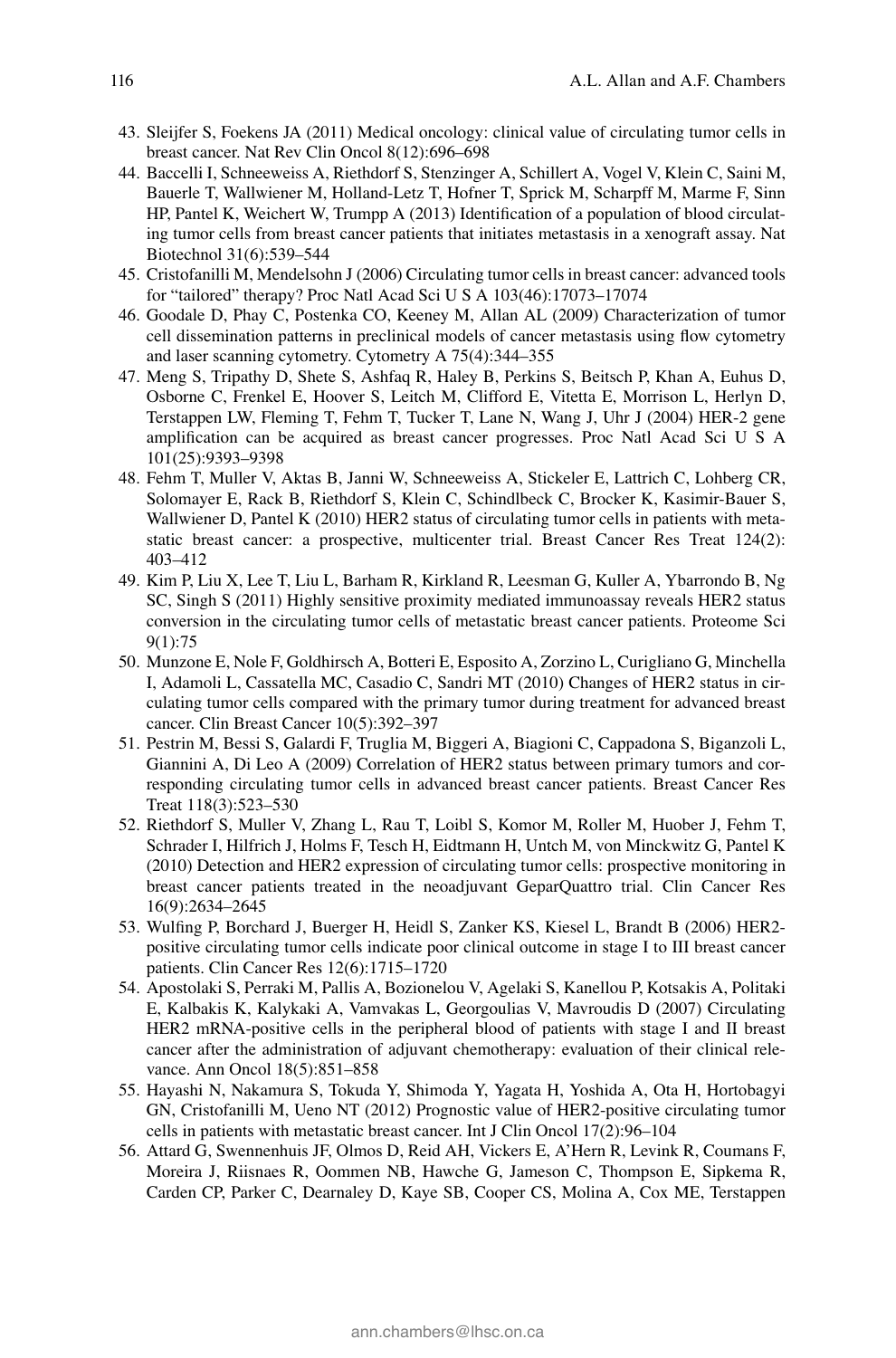LW, de Bono JS (2009) Characterization of ERG, AR and PTEN gene status in circulating tumor cells from patients with castration-resistant prostate cancer. Cancer Res 69(7):2912–2918

- 57. Jiang Y, Palma JF, Agus DB, Wang Y, Gross ME (2010) Detection of androgen receptor mutations in circulating tumor cells in castration-resistant prostate cancer. Clin Chem 56(9):1492–1495
- 58. Leversha MA, Han J, Asgari Z, Danila DC, Lin O, Gonzalez-Espinoza R, Anand A, Lilja H, Heller G, Fleisher M, Scher HI (2009) Fluorescence in situ hybridization analysis of circulating tumor cells in metastatic prostate cancer. Clin Cancer Res 15(6):2091–2097
- 59. Shaffer DR, Leversha MA, Danila DC, Lin O, Gonzalez-Espinoza R, Gu B, Anand A, Smith K, Maslak P, Doyle GV, Terstappen LW, Lilja H, Heller G, Fleisher M, Scher HI (2007) Circulating tumor cell analysis in patients with progressive castration-resistant prostate cancer. Clin Cancer Res 13(7):2023–2029
- 60. Heitzer E, Auer M, Gasch C, Pichler M, Ulz P, Hoffmann EM, Lax S, Waldispuehl-Geigl J, Mauermann O, Lackner C, Hofler G, Eisner F, Sill H, Samonigg H, Pantel K, Riethdorf S, Bauernhofer T, Geigl JB, Speicher MR (2013) Complex tumor genomes inferred from single circulating tumor cells by array-CGH and next-generation sequencing. Cancer Res 73(10):2965–2975
- 61. Ni X, Zhuo M, Su Z, Duan J, Gao Y, Wang Z, Zong C, Bai H, Chapman AR, Zhao J, Xu L, An T, Ma Q, Wang Y, Wu M, Sun Y, Wang S, Li Z, Yang X, Yong J, Su XD, Lu Y, Bai F, Xie XS, Wang J (2013) Reproducible copy number variation patterns among single circulating tumor cells of lung cancer patients. Proc Natl Acad Sci U S A 110(52):21083–1088
- 62. Swennenhuis JF, Reumers J, Thys K, Aerssens J, Terstappen LW (2013) Efficiency of whole genome amplification of single circulating tumor cells enriched by Cell Search and sorted by FACS. Genome Med 5(11):106
- 63. Ahn JY, Min HY, Jeong JH, Byun Y, Lee HY (2013) A preclinical murine model for the detection of circulating human tumor cells. Anticancer Res 33(11):4751–4756
- 64. Eliane JP, Repollet M, Luker KE, Brown M, Rae JM, Dontu G, Schott AF, Wicha M, Doyle GV, Hayes DF, Luker GD (2008) Monitoring serial changes in circulating human breast cancer cells in murine xenograft models. Cancer Res 68(14):5529–5532
- 65. Ameri K, Luong R, Zhang H, Powell AA, Montgomery KD, Espinosa I, Bouley DM, Harris AL, Jeffrey SS (2010) Circulating tumour cells demonstrate an altered response to hypoxia and an aggressive phenotype. Br J Cancer 102(3):561–569
- 66. Kallergi G, Markomanolaki H, Giannoukaraki V, Papadaki MA, Strati A, Lianidou ES, Georgoulias V, Mavroudis D, Agelaki S (2009) Hypoxia-inducible factor-1alpha and vascular endothelial growth factor expression in circulating tumor cells of breast cancer patients. Breast Cancer Res 11(6):R84
- 67. Bonnomet A, Syne L, Brysse A, Feyereisen E, Thompson EW, Noel A, Foidart JM, Birembaut P, Polette M, Gilles C (2012) A dynamic in vivo model of epithelial-to-mesenchymal transitions in circulating tumor cells and metastases of breast cancer. Oncogene 31(33):3741–3753
- 68. Chen CL, Mahalingam D, Osmulski P, Jadhav RR, Wang CM, Leach RJ, Chang TC, Weitman SD, Kumar AP, Sun L, Gaczynska ME, Thompson IM, Huang TH (2013) Single-cell analysis of circulating tumor cells identifies cumulative expression patterns of EMT-related genes in metastatic prostate cancer. Prostate 73(8):813–826
- 69. Giordano A, Gao H, Anfossi S, Cohen E, Mego M, Lee BN, Tin S, De Laurentiis M, Parker CA, Alvarez RH, Valero V, Ueno NT, De Placido S, Mani SA, Esteva FJ, Cristofanilli M, Reuben JM (2012) Epithelial-mesenchymal transition and stem cell markers in patients with HER2-positive metastatic breast cancer. Mol Cancer Ther 11(11):2526–2534
- 70. He H, Yang X, Davidson AJ, Wu D, Marshall FF, Chung LW, Zhau HE, Wang R (2010) Progressive epithelial to mesenchymal transitions in ARCaP E prostate cancer cells during xenograft tumor formation and metastasis. Prostate 70(5):518–528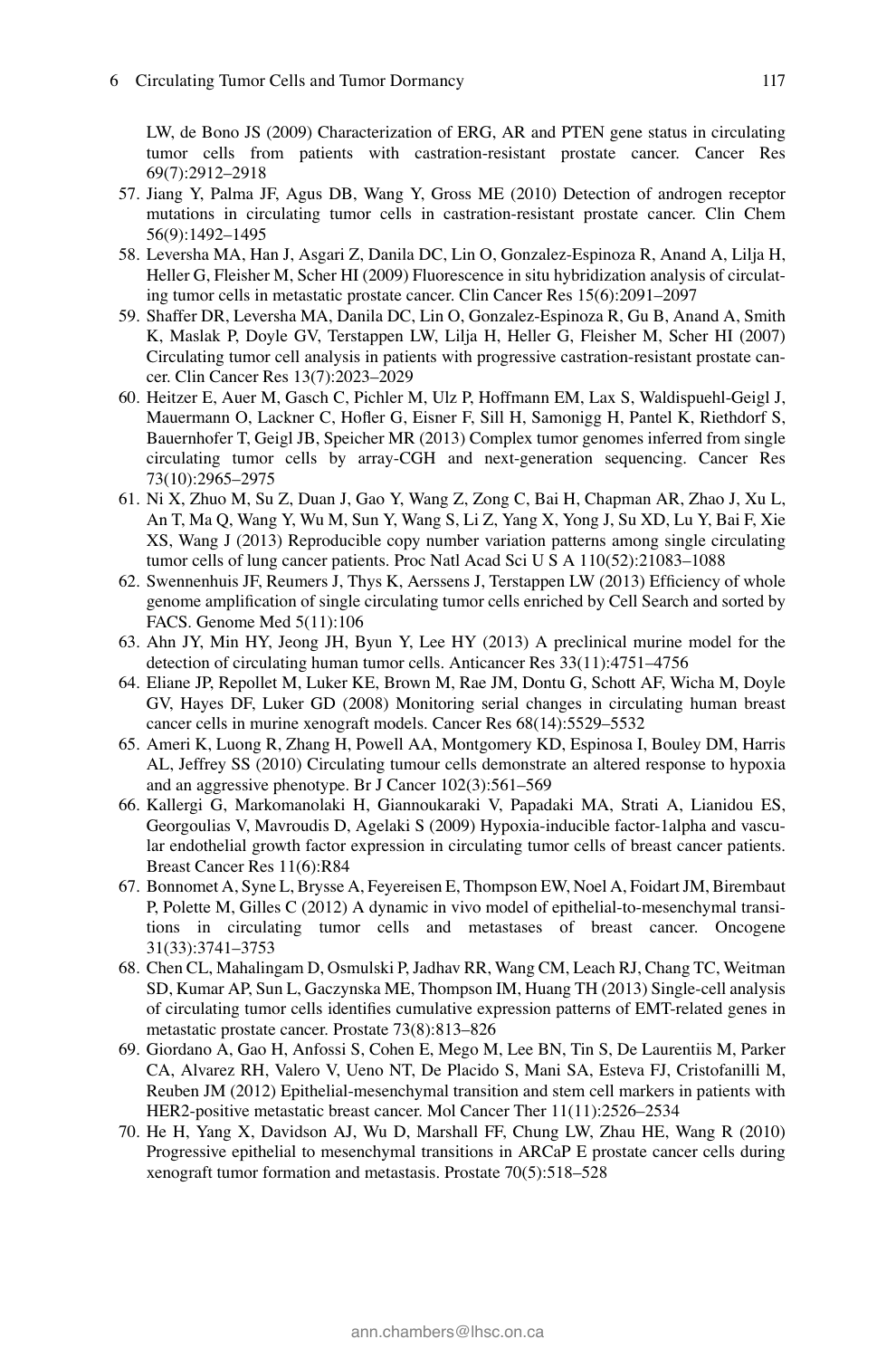- 71. Kasimir-Bauer S, Hoffmann O, Wallwiener D, Kimmig R, Fehm T (2012) Expression of stem cell and epithelial-mesenchymal transition markers in primary breast cancer patients with circulating tumor cells. Breast Cancer Res 14(1):R15
- 72. Mego M, Gao H, Lee BN, Cohen EN, Tin S, Giordano A, Wu Q, Liu P, Nieto Y, Champlin RE, Hortobagyi GN, Cristofanilli M, Ueno NT, Reuben JM (2012) Prognostic value of EMTcirculating tumor cells in metastatic breast cancer patients undergoing high-dose chemotherapy with autologous hematopoietic stem cell transplantation. J Cancer Educ 3:369–380
- 73. Rhim AD, Mirek ET, Aiello NM, Maitra A, Bailey JM, McAllister F, Reichert M, Beatty GL, Rustgi AK, Vonderheide RH, Leach SD, Stanger BZ (2012) EMT and dissemination precede pancreatic tumor formation. Cell 148(1-2):349–361
- 74. Nadal R, Ortega FG, Salido M, Lorente JA, Rodriguez-Rivera M, Delgado-Rodriguez M, Macia M, Fernandez A, Corominas JM, Garcia-Puche JL, Sanchez-Rovira P, Sole F, Serrano MJ (2013) CD133 expression in circulating tumor cells from breast cancer patients: potential role in resistance to chemotherapy. Int J Cancer 133(10):2398–2407
- 75. Friedlander TW, Ngo VT, Dong H, Premasekharan G, Weinberg V, Doty S, Zhao Q, Gilbert EG, Ryan CJ, Chen WT, Paris PL (2014) Detection and characterization of invasive circulating tumor cells derived from men with metastatic castration resistant prostate cancer. Int J Cancer 134(10):2284–93
- 76. Gallant JN, Matthew EM, Cheng H, Harouaka R, Lamparella NE, Kunkel M, Yang Z, Harvey HA, Cream LV, Kumar SM, Robertson GP, Zheng S, Drabick JJ, Truica CI, El-Deiry WS (2013) Predicting therapy response in live tumor cells isolated with the flexible micro spring array device. Cell Cycle 12(13):2132–2143
- 77. Zhang L, Ridgway LD, Wetzel MD, Ngo J, Yin W, Kumar D, Goodman JC, Groves MD, Marchetti  $D(2013)$  The identification and characterization of breast cancer CTCs competent for brain metastasis. Sci Transl Med 5(180):180ra148
- 78. Goss PE, Chambers AF (2010) Does tumour dormancy offer a therapeutic target? Nat Rev Cancer 10(12):871–877
- 79. Goss PE, Ingle JN, Martino S, Robert NJ, Muss HB, Piccart MJ, Castiglione M, Tu D, Shepherd LE, Pritchard KI, Livingston RB, Davidson NE, Norton L, Perez EA, Abrams JS, Therasse P, Palmer MJ, Pater JL (2003) A randomized trial of letrozole in postmenopausal women after five years of tamoxifen therapy for early-stage breast cancer. N Engl J Med 349(19):1793–1802
- 80. Goss PE, Ingle JN, Martino S, Robert NJ, Muss HB, Piccart MJ, Castiglione M, Tu D, Shepherd LE, Pritchard KI, Livingston RB, Davidson NE, Norton L, Perez EA, Abrams JS, Cameron DA, Palmer MJ, Pater JL (2005) Randomized trial of letrozole following tamoxifen as extended adjuvant therapy in receptor-positive breast cancer: updated findings from NCIC CTG MA.17. J Natl Cancer Inst 97(17):1262–1271
- 81. Goss PE, Ingle JN, Pater JL, Martino S, Robert NJ, Muss HB, Piccart MJ, Castiglione M, Shepherd LE, Pritchard KI, Livingston RB, Davidson NE, Norton L, Perez EA, Abrams JS, Cameron DA, Palmer MJ, Tu D (2008) Late extended adjuvant treatment with letrozole improves outcome in women with early-stage breast cancer who complete 5 years of tamoxifen. J Clin Oncol 26(12):1948–1955
- 82. Goss P, Allan AL, Rodenhiser DI, Foster PJ, Chambers AF (2008) New clinical and experimental approaches for studying tumor dormancy: does tumor dormancy offer a therapeutic target? APMIS 116(7-8):552–568
- 83. Strasser-Weippl K, Badovinac-Crnjevic T, Fan L, Goss PE (2013) Extended adjuvant endocrine therapy in hormone-receptor positive breast cancer. Breast 22(Suppl 2):S171–S175
- 84. Meltzer A (1990) Dormancy and breast cancer. J Surg Oncol 43(3):181–188
- 85. Demicheli R, Retsky MW, Swartzendruber DE, Bonadonna G (1997) Proposal for a new model of breast cancer metastatic development. Ann Oncol 8(11):1075–1080
- 86. Uhr JW, Pantel K (2011) Controversies in clinical cancer dormancy. Proc Natl Acad Sci U S A 108(30):12396–12400
- 87. Townson JL, Chambers AF (2006) Dormancy of solitary metastatic cells. Cell Cycle 5(16):1744–1750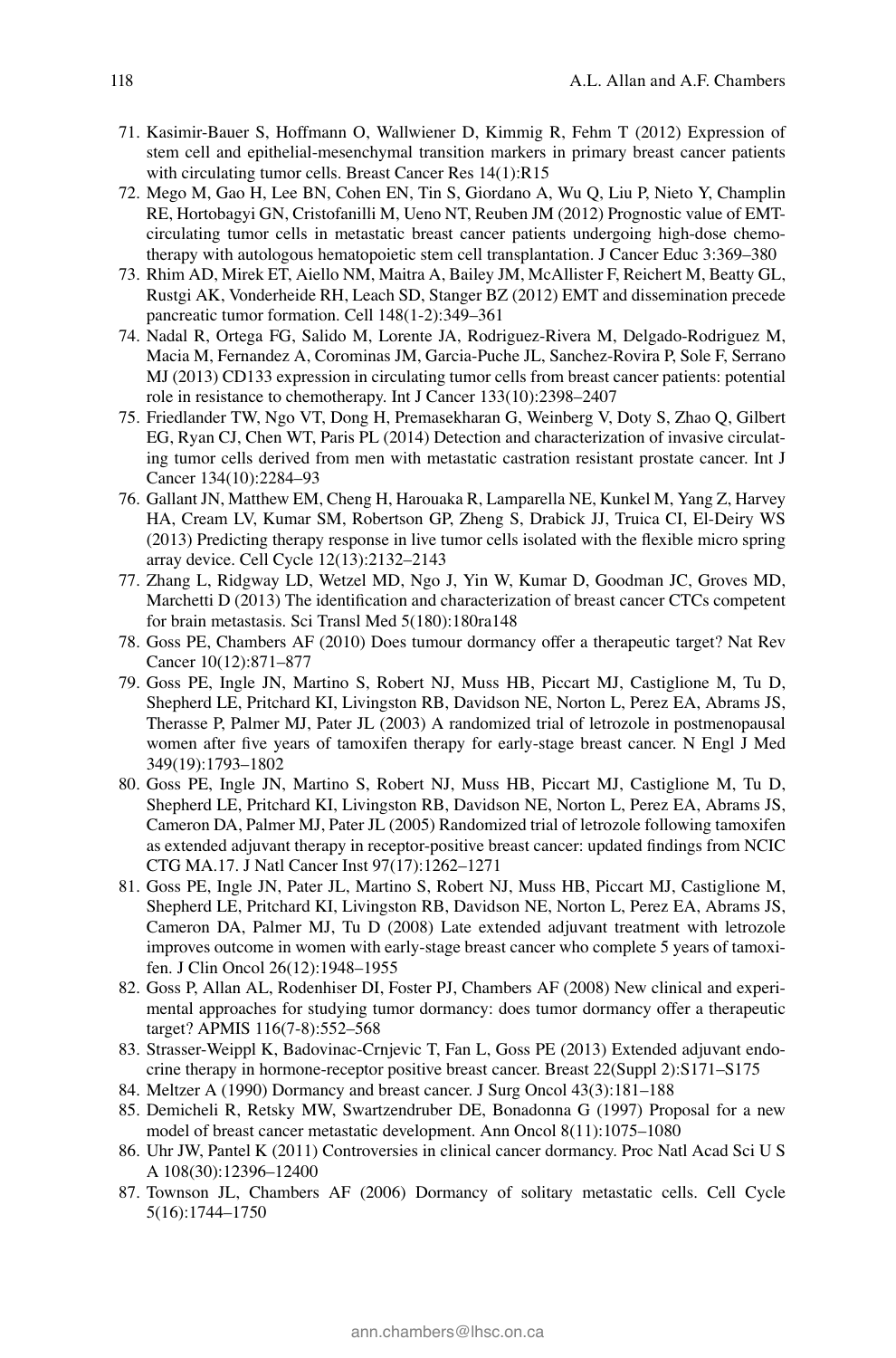- 88. Kang Y, Pantel K (2013) Tumor cell dissemination: emerging biological insights from animal models and cancer patients. Cancer Cell 23(5):573–581
- 89. Hensel JA, Flaig TW, Theodorescu D (2013) Clinical opportunities and challenges in targeting tumour dormancy. Nat Rev Clin Oncol 10(1):41–51
- 90. Naumov GN, MacDonald IC, Weinmeister PM, Kerkvliet N, Nadkarni KV, Wilson SM, Morris VL, Groom AC, Chambers AF (2002) Persistence of solitary mammary carcinoma cells in a secondary site: a possible contributor to dormancy. Cancer Res 62(7):2162–2168
- 91. Luzzi KJ, MacDonald IC, Schmidt EE, Kerkvliet N, Morris VL, Chambers AF, Groom AC (1998) Multistep nature of metastatic inefficiency: dormancy of solitary cells after successful extravasation and limited survival of early micrometastases. Am J Pathol 153(3):865–873
- 92. O'Reilly MS, Holmgren L, Chen C, Folkman J (1996) Angiostatin induces and sustains dormancy of human primary tumors in mice. Nat Med 2(6):689–692
- 93. Holmgren L, O'Reilly MS, Folkman J (1995) Dormancy of micrometastases: balanced proliferation and apoptosis in the presence of angiogenesis suppression. Nat Med 1(2):149–153
- 94. Naumov GN, Townson JL, MacDonald IC, Wilson SM, Bramwell VH, Groom AC, Chambers AF (2003) Ineffectiveness of doxorubicin treatment on solitary dormant mammary carcinoma cells or late-developing metastases. Breast Cancer Res Treat 82(3):199–206
- 95. Townson JL, Ramadan SS, Simedrea C, Rutt BK, MacDonald IC, Foster PJ, Chambers AF (2009) Three-dimensional imaging and quantification of both solitary cells and metastases in whole mouse liver by magnetic resonance imaging. Cancer Res  $69(21)$ :8326–8331
- 96. Townson JL, Macdonald IC, Liby KT, Mackenzie L, Dales DW, Hedley BD, Foster PJ, Sporn MB, Chambers AF (2011) The synthetic triterpenoid CDDO-Imidazolide suppresses experimental liver metastasis. Clin Exp Metastasis 28(3):309–317
- 97. Marshall JC, Collins JW, Nakayama J, Horak CE, Liewehr DJ, Steinberg SM, Albaugh M, Vidal-Vanaclocha F, Palmieri D, Barbier M, Murone M, Steeg PS (2012) Effect of inhibition of the lysophosphatidic acid receptor 1 on metastasis and metastatic dormancy in breast cancer. J Natl Cancer Inst 104(17):1306–1319
- 98. Marino N, Nakayama J, Collins JW, Steeg PS (2012) Insights into the biology and prevention of tumor metastasis provided by the Nm23 metastasis suppressor gene. Cancer Metastasis Rev 31(3-4):593–603
- 99. Giancotti FG (2013) Mechanisms governing metastatic dormancy and reactivation. Cell 155(4):750–764
- 100. Barkan D, Green JE, Chambers AF (2010) Extracellular matrix: a gatekeeper in the transition from dormancy to metastatic growth. Eur J Cancer 46(7):1181–1188
- 101. Nash KT, Phadke PA, Navenot JM, Hurst DR, Accavitti-Loper MA, Sztul E, Vaidya KS, Frost AR, Kappes JC, Peiper SC, Welch DR (2007) Requirement of KISS1 secretion for multiple organ metastasis suppression and maintenance of tumor dormancy. J Natl Cancer Inst 99(4):309–321
- 102. Hedley BD, Chambers AF (2009) Tumor dormancy and metastasis. Adv Cancer Res 102:67–101
- 103. Aguirre Ghiso JA, Kovalski K, Ossowski L (1999) Tumor dormancy induced by downregulation of urokinase receptor in human carcinoma involves integrin and MAPK signaling. J Cell Biol 147(1):89–104
- 104. Ossowski L, Aguirre Ghiso J, Liu D, Yu W, Kovalski K (1999) The role of plasminogen activator receptor in cancer invasion and dormancy. Medicina (B Aires) 59(5 Pt 2):547–552
- 105. Aguirre-Ghiso JA (2007) Models, mechanisms and clinical evidence for cancer dormancy. Nat Rev Cancer 7(11):834–846
- 106. Allgayer H, Aguirre-Ghiso JA (2008) The urokinase receptor (u-PAR)--a link between tumor cell dormancy and minimal residual disease in bone marrow? APMIS 116(7-8):602–614
- 107. Barkan D, Kleinman H, Simmons JL, Asmussen H, Kamaraju AK, Hoenorhoff MJ, Liu ZY, Costes SV, Cho EH, Lockett S, Khanna C, Chambers AF, Green JE (2008) Inhibition of metastatic outgrowth from single dormant tumor cells by targeting the cytoskeleton. Cancer Res 68(15):6241–6250